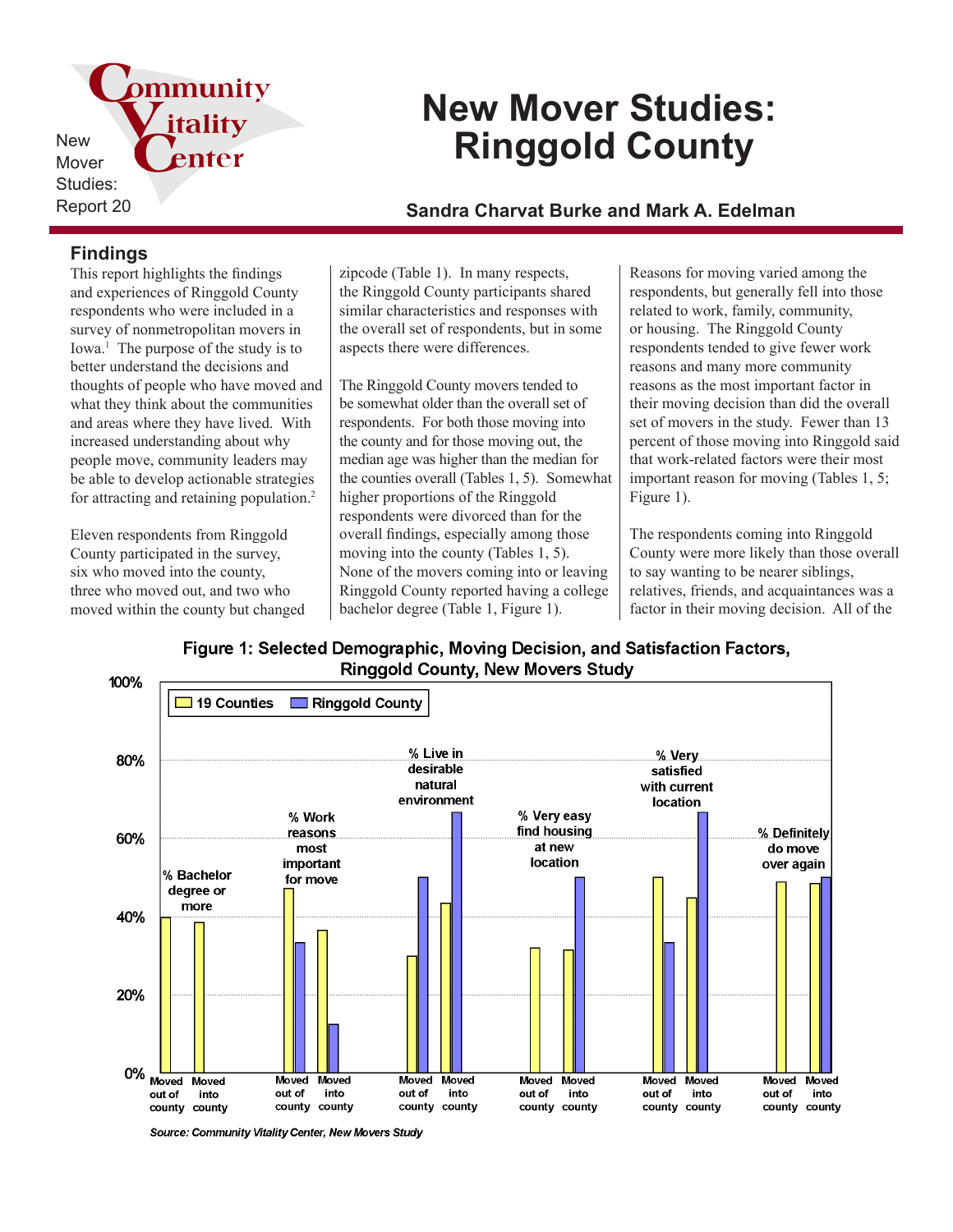| $\mathrm{na}^2$<br>na<br>na<br>$\%$<br>$\circ$<br>$\%$<br>na<br>na<br>$\%$<br>na<br>na<br>$\mathbf{a}$<br>$\%$<br>na<br>$\overline{\mathrm{na}}$<br>na<br>na<br>na<br>$\mathbf{n}$ a<br>na<br>na<br>na<br>In From<br>Another<br>State<br>$\frac{5}{6}$<br>$\%$<br>$\%$<br>$\%$<br>$\%$<br>$\ast$<br>∗<br>$\ast$<br>$\ast$<br>$\ast$<br>∗<br>$\ast$<br>∗<br>∗<br>∗<br>∗<br>∗<br>∗<br>∗<br>∗<br>∗<br>∗<br>$\ast$<br>$\overline{\phantom{0}}$<br>Another<br>Out To<br>State<br>$\%$<br>७<br>52.0<br>$\%$<br>$\%$<br>$\%$<br>$\%$<br>$\overline{16}$<br>75.0<br>0.0<br>50.0<br>50.0<br>$\overline{0}$ .<br>0.0<br>$\overline{0}$ .<br>50.0<br>0.0<br>12.5<br>12.5<br>$0.0\,$<br>Different<br>16.7<br>33.3<br>16.7<br>66.7<br>33.3<br>16.7<br>In From<br>County<br>Iowa<br>$\frac{5}{6}$<br>$\frac{5}{6}$<br>$\frac{5}{6}$<br>$\frac{5}{6}$<br>$\%$<br>$\ast$<br>∗<br>$\ast$<br>∗<br>$\ast$<br>∗<br>$\ast$<br>$\mathcal{L}$<br>$\ast$<br>$\ast$<br>$\ast$<br>$\mathbf{\sim}$<br>∗<br>∗<br>∗<br>∗<br>∗<br>∗<br>$\ast$<br>∗<br>∗<br>Different<br>Out To<br>County<br>Iowa<br>$\frac{5}{6}$<br>$\%$<br>$\%$<br>$\%$<br>$\%$<br>∗<br>∗<br>∗<br>$\ast$<br>∗<br>$\mathcal{L}$<br>$\ast$<br>∗<br>∗<br>∗<br>∗<br>∗<br>∗<br>∗<br>∗<br>∗<br>∗<br>∗<br>$\mathbf{\sim}$<br>∗<br>∗<br>Different<br>Zipcode<br>County,<br>Within<br>$\circ$<br>$\overline{16}$<br>52.0<br>$\%$<br>$\%$<br>50.0<br>$\%$<br>$\%$<br>$\%$<br>75.0<br>0.0<br>50.0<br>$\overline{0}$ .<br>0.0<br>0.0<br>50.0<br>0.0<br>12.5<br>0.0<br>16.7<br>33.3<br>12.5<br>66.7<br>33.3<br>16.7<br>16.7<br>Moved<br>County<br>Into<br>$\%$<br>$\%$<br>56<br>$\%$<br>0.0<br>0.0<br>0.0<br>$\%$<br>0.0<br>50.0<br>$\%$<br>50.0<br>50.0<br>0.0<br>50.0<br>50.0<br>$100.0$<br>$\overline{0}$ .<br>33.3<br>$\epsilon$<br>50.0<br>0.0<br>$\epsilon$<br>33.3<br>33.3<br>$\overline{0.0}$<br>Out Of<br>County<br>Moved<br>30.0<br>$\lesssim$<br>50.0<br>19.0<br>$\begin{array}{c} 66.7 \\ 0.0 \\ 0.0 \end{array}$<br>48.0<br>$\frac{5}{6}$<br>20.0<br>$\%$<br>50.0<br>50.0<br>$\%$<br>0.0<br>60.0<br>30.0<br>10.0<br>0.0<br>$\frac{30.0}{10.0}$<br>$\%$<br>10.0<br>14.3<br>$\equiv$<br>$\overline{c}$<br>Total<br>% Some college or vocational training<br>Work, income, education, retirement<br>% High school graduate or equivalent<br>Highest level of education completed<br>% Less than high school graduate<br>Community, services, amenities<br>Most important reason for moving<br>% Bachelor degree or more<br>% Divorced or separated<br>Family, friends, health<br>Number of respondents<br>Selected age categories<br>% Associate degree<br>Number of reasons <sup>1</sup><br>Median age in years<br>% Age 70 or older<br>% Never married<br>% Age $25 - 34$<br>Type of reason<br>Marital status<br>% Widowed<br>% Married<br>% Female<br>Housing<br>% Male<br>Other<br>Gender | Number of reasons exceeds number of respondents because some respondents gave more than one reason.<br>*Information suppressed, fewer than 3 respondents.<br><sup>2</sup> No respondents in category |  |  | Type and Direction of Move |  |              |
|--------------------------------------------------------------------------------------------------------------------------------------------------------------------------------------------------------------------------------------------------------------------------------------------------------------------------------------------------------------------------------------------------------------------------------------------------------------------------------------------------------------------------------------------------------------------------------------------------------------------------------------------------------------------------------------------------------------------------------------------------------------------------------------------------------------------------------------------------------------------------------------------------------------------------------------------------------------------------------------------------------------------------------------------------------------------------------------------------------------------------------------------------------------------------------------------------------------------------------------------------------------------------------------------------------------------------------------------------------------------------------------------------------------------------------------------------------------------------------------------------------------------------------------------------------------------------------------------------------------------------------------------------------------------------------------------------------------------------------------------------------------------------------------------------------------------------------------------------------------------------------------------------------------------------------------------------------------------------------------------------------------------------------------------------------------------------------------------------------------------------------------------------------------------------------------------------------------------------------------------------------------------------------------------------------------------------------------------------------------------------------------------------------------------------------------------------------------------------------------------------------------------------------------------------------------------------------------------------------------------------------------------------------------------------------------------------------------------------------------------------------------------------------------------------------------------------------|------------------------------------------------------------------------------------------------------------------------------------------------------------------------------------------------------|--|--|----------------------------|--|--------------|
|                                                                                                                                                                                                                                                                                                                                                                                                                                                                                                                                                                                                                                                                                                                                                                                                                                                                                                                                                                                                                                                                                                                                                                                                                                                                                                                                                                                                                                                                                                                                                                                                                                                                                                                                                                                                                                                                                                                                                                                                                                                                                                                                                                                                                                                                                                                                                                                                                                                                                                                                                                                                                                                                                                                                                                                                                                |                                                                                                                                                                                                      |  |  |                            |  |              |
|                                                                                                                                                                                                                                                                                                                                                                                                                                                                                                                                                                                                                                                                                                                                                                                                                                                                                                                                                                                                                                                                                                                                                                                                                                                                                                                                                                                                                                                                                                                                                                                                                                                                                                                                                                                                                                                                                                                                                                                                                                                                                                                                                                                                                                                                                                                                                                                                                                                                                                                                                                                                                                                                                                                                                                                                                                |                                                                                                                                                                                                      |  |  |                            |  | $\circ$      |
|                                                                                                                                                                                                                                                                                                                                                                                                                                                                                                                                                                                                                                                                                                                                                                                                                                                                                                                                                                                                                                                                                                                                                                                                                                                                                                                                                                                                                                                                                                                                                                                                                                                                                                                                                                                                                                                                                                                                                                                                                                                                                                                                                                                                                                                                                                                                                                                                                                                                                                                                                                                                                                                                                                                                                                                                                                |                                                                                                                                                                                                      |  |  |                            |  |              |
|                                                                                                                                                                                                                                                                                                                                                                                                                                                                                                                                                                                                                                                                                                                                                                                                                                                                                                                                                                                                                                                                                                                                                                                                                                                                                                                                                                                                                                                                                                                                                                                                                                                                                                                                                                                                                                                                                                                                                                                                                                                                                                                                                                                                                                                                                                                                                                                                                                                                                                                                                                                                                                                                                                                                                                                                                                |                                                                                                                                                                                                      |  |  |                            |  |              |
|                                                                                                                                                                                                                                                                                                                                                                                                                                                                                                                                                                                                                                                                                                                                                                                                                                                                                                                                                                                                                                                                                                                                                                                                                                                                                                                                                                                                                                                                                                                                                                                                                                                                                                                                                                                                                                                                                                                                                                                                                                                                                                                                                                                                                                                                                                                                                                                                                                                                                                                                                                                                                                                                                                                                                                                                                                |                                                                                                                                                                                                      |  |  |                            |  |              |
|                                                                                                                                                                                                                                                                                                                                                                                                                                                                                                                                                                                                                                                                                                                                                                                                                                                                                                                                                                                                                                                                                                                                                                                                                                                                                                                                                                                                                                                                                                                                                                                                                                                                                                                                                                                                                                                                                                                                                                                                                                                                                                                                                                                                                                                                                                                                                                                                                                                                                                                                                                                                                                                                                                                                                                                                                                |                                                                                                                                                                                                      |  |  |                            |  | na           |
|                                                                                                                                                                                                                                                                                                                                                                                                                                                                                                                                                                                                                                                                                                                                                                                                                                                                                                                                                                                                                                                                                                                                                                                                                                                                                                                                                                                                                                                                                                                                                                                                                                                                                                                                                                                                                                                                                                                                                                                                                                                                                                                                                                                                                                                                                                                                                                                                                                                                                                                                                                                                                                                                                                                                                                                                                                |                                                                                                                                                                                                      |  |  |                            |  | $\%$         |
|                                                                                                                                                                                                                                                                                                                                                                                                                                                                                                                                                                                                                                                                                                                                                                                                                                                                                                                                                                                                                                                                                                                                                                                                                                                                                                                                                                                                                                                                                                                                                                                                                                                                                                                                                                                                                                                                                                                                                                                                                                                                                                                                                                                                                                                                                                                                                                                                                                                                                                                                                                                                                                                                                                                                                                                                                                |                                                                                                                                                                                                      |  |  |                            |  |              |
|                                                                                                                                                                                                                                                                                                                                                                                                                                                                                                                                                                                                                                                                                                                                                                                                                                                                                                                                                                                                                                                                                                                                                                                                                                                                                                                                                                                                                                                                                                                                                                                                                                                                                                                                                                                                                                                                                                                                                                                                                                                                                                                                                                                                                                                                                                                                                                                                                                                                                                                                                                                                                                                                                                                                                                                                                                |                                                                                                                                                                                                      |  |  |                            |  |              |
|                                                                                                                                                                                                                                                                                                                                                                                                                                                                                                                                                                                                                                                                                                                                                                                                                                                                                                                                                                                                                                                                                                                                                                                                                                                                                                                                                                                                                                                                                                                                                                                                                                                                                                                                                                                                                                                                                                                                                                                                                                                                                                                                                                                                                                                                                                                                                                                                                                                                                                                                                                                                                                                                                                                                                                                                                                |                                                                                                                                                                                                      |  |  |                            |  |              |
|                                                                                                                                                                                                                                                                                                                                                                                                                                                                                                                                                                                                                                                                                                                                                                                                                                                                                                                                                                                                                                                                                                                                                                                                                                                                                                                                                                                                                                                                                                                                                                                                                                                                                                                                                                                                                                                                                                                                                                                                                                                                                                                                                                                                                                                                                                                                                                                                                                                                                                                                                                                                                                                                                                                                                                                                                                |                                                                                                                                                                                                      |  |  |                            |  |              |
|                                                                                                                                                                                                                                                                                                                                                                                                                                                                                                                                                                                                                                                                                                                                                                                                                                                                                                                                                                                                                                                                                                                                                                                                                                                                                                                                                                                                                                                                                                                                                                                                                                                                                                                                                                                                                                                                                                                                                                                                                                                                                                                                                                                                                                                                                                                                                                                                                                                                                                                                                                                                                                                                                                                                                                                                                                |                                                                                                                                                                                                      |  |  |                            |  |              |
|                                                                                                                                                                                                                                                                                                                                                                                                                                                                                                                                                                                                                                                                                                                                                                                                                                                                                                                                                                                                                                                                                                                                                                                                                                                                                                                                                                                                                                                                                                                                                                                                                                                                                                                                                                                                                                                                                                                                                                                                                                                                                                                                                                                                                                                                                                                                                                                                                                                                                                                                                                                                                                                                                                                                                                                                                                |                                                                                                                                                                                                      |  |  |                            |  |              |
|                                                                                                                                                                                                                                                                                                                                                                                                                                                                                                                                                                                                                                                                                                                                                                                                                                                                                                                                                                                                                                                                                                                                                                                                                                                                                                                                                                                                                                                                                                                                                                                                                                                                                                                                                                                                                                                                                                                                                                                                                                                                                                                                                                                                                                                                                                                                                                                                                                                                                                                                                                                                                                                                                                                                                                                                                                |                                                                                                                                                                                                      |  |  |                            |  |              |
|                                                                                                                                                                                                                                                                                                                                                                                                                                                                                                                                                                                                                                                                                                                                                                                                                                                                                                                                                                                                                                                                                                                                                                                                                                                                                                                                                                                                                                                                                                                                                                                                                                                                                                                                                                                                                                                                                                                                                                                                                                                                                                                                                                                                                                                                                                                                                                                                                                                                                                                                                                                                                                                                                                                                                                                                                                |                                                                                                                                                                                                      |  |  |                            |  |              |
|                                                                                                                                                                                                                                                                                                                                                                                                                                                                                                                                                                                                                                                                                                                                                                                                                                                                                                                                                                                                                                                                                                                                                                                                                                                                                                                                                                                                                                                                                                                                                                                                                                                                                                                                                                                                                                                                                                                                                                                                                                                                                                                                                                                                                                                                                                                                                                                                                                                                                                                                                                                                                                                                                                                                                                                                                                |                                                                                                                                                                                                      |  |  |                            |  |              |
|                                                                                                                                                                                                                                                                                                                                                                                                                                                                                                                                                                                                                                                                                                                                                                                                                                                                                                                                                                                                                                                                                                                                                                                                                                                                                                                                                                                                                                                                                                                                                                                                                                                                                                                                                                                                                                                                                                                                                                                                                                                                                                                                                                                                                                                                                                                                                                                                                                                                                                                                                                                                                                                                                                                                                                                                                                |                                                                                                                                                                                                      |  |  |                            |  |              |
|                                                                                                                                                                                                                                                                                                                                                                                                                                                                                                                                                                                                                                                                                                                                                                                                                                                                                                                                                                                                                                                                                                                                                                                                                                                                                                                                                                                                                                                                                                                                                                                                                                                                                                                                                                                                                                                                                                                                                                                                                                                                                                                                                                                                                                                                                                                                                                                                                                                                                                                                                                                                                                                                                                                                                                                                                                |                                                                                                                                                                                                      |  |  |                            |  |              |
|                                                                                                                                                                                                                                                                                                                                                                                                                                                                                                                                                                                                                                                                                                                                                                                                                                                                                                                                                                                                                                                                                                                                                                                                                                                                                                                                                                                                                                                                                                                                                                                                                                                                                                                                                                                                                                                                                                                                                                                                                                                                                                                                                                                                                                                                                                                                                                                                                                                                                                                                                                                                                                                                                                                                                                                                                                |                                                                                                                                                                                                      |  |  |                            |  |              |
|                                                                                                                                                                                                                                                                                                                                                                                                                                                                                                                                                                                                                                                                                                                                                                                                                                                                                                                                                                                                                                                                                                                                                                                                                                                                                                                                                                                                                                                                                                                                                                                                                                                                                                                                                                                                                                                                                                                                                                                                                                                                                                                                                                                                                                                                                                                                                                                                                                                                                                                                                                                                                                                                                                                                                                                                                                |                                                                                                                                                                                                      |  |  |                            |  |              |
|                                                                                                                                                                                                                                                                                                                                                                                                                                                                                                                                                                                                                                                                                                                                                                                                                                                                                                                                                                                                                                                                                                                                                                                                                                                                                                                                                                                                                                                                                                                                                                                                                                                                                                                                                                                                                                                                                                                                                                                                                                                                                                                                                                                                                                                                                                                                                                                                                                                                                                                                                                                                                                                                                                                                                                                                                                |                                                                                                                                                                                                      |  |  |                            |  |              |
|                                                                                                                                                                                                                                                                                                                                                                                                                                                                                                                                                                                                                                                                                                                                                                                                                                                                                                                                                                                                                                                                                                                                                                                                                                                                                                                                                                                                                                                                                                                                                                                                                                                                                                                                                                                                                                                                                                                                                                                                                                                                                                                                                                                                                                                                                                                                                                                                                                                                                                                                                                                                                                                                                                                                                                                                                                |                                                                                                                                                                                                      |  |  |                            |  |              |
|                                                                                                                                                                                                                                                                                                                                                                                                                                                                                                                                                                                                                                                                                                                                                                                                                                                                                                                                                                                                                                                                                                                                                                                                                                                                                                                                                                                                                                                                                                                                                                                                                                                                                                                                                                                                                                                                                                                                                                                                                                                                                                                                                                                                                                                                                                                                                                                                                                                                                                                                                                                                                                                                                                                                                                                                                                |                                                                                                                                                                                                      |  |  |                            |  |              |
|                                                                                                                                                                                                                                                                                                                                                                                                                                                                                                                                                                                                                                                                                                                                                                                                                                                                                                                                                                                                                                                                                                                                                                                                                                                                                                                                                                                                                                                                                                                                                                                                                                                                                                                                                                                                                                                                                                                                                                                                                                                                                                                                                                                                                                                                                                                                                                                                                                                                                                                                                                                                                                                                                                                                                                                                                                |                                                                                                                                                                                                      |  |  |                            |  |              |
|                                                                                                                                                                                                                                                                                                                                                                                                                                                                                                                                                                                                                                                                                                                                                                                                                                                                                                                                                                                                                                                                                                                                                                                                                                                                                                                                                                                                                                                                                                                                                                                                                                                                                                                                                                                                                                                                                                                                                                                                                                                                                                                                                                                                                                                                                                                                                                                                                                                                                                                                                                                                                                                                                                                                                                                                                                |                                                                                                                                                                                                      |  |  |                            |  |              |
|                                                                                                                                                                                                                                                                                                                                                                                                                                                                                                                                                                                                                                                                                                                                                                                                                                                                                                                                                                                                                                                                                                                                                                                                                                                                                                                                                                                                                                                                                                                                                                                                                                                                                                                                                                                                                                                                                                                                                                                                                                                                                                                                                                                                                                                                                                                                                                                                                                                                                                                                                                                                                                                                                                                                                                                                                                |                                                                                                                                                                                                      |  |  |                            |  |              |
|                                                                                                                                                                                                                                                                                                                                                                                                                                                                                                                                                                                                                                                                                                                                                                                                                                                                                                                                                                                                                                                                                                                                                                                                                                                                                                                                                                                                                                                                                                                                                                                                                                                                                                                                                                                                                                                                                                                                                                                                                                                                                                                                                                                                                                                                                                                                                                                                                                                                                                                                                                                                                                                                                                                                                                                                                                |                                                                                                                                                                                                      |  |  |                            |  |              |
|                                                                                                                                                                                                                                                                                                                                                                                                                                                                                                                                                                                                                                                                                                                                                                                                                                                                                                                                                                                                                                                                                                                                                                                                                                                                                                                                                                                                                                                                                                                                                                                                                                                                                                                                                                                                                                                                                                                                                                                                                                                                                                                                                                                                                                                                                                                                                                                                                                                                                                                                                                                                                                                                                                                                                                                                                                |                                                                                                                                                                                                      |  |  |                            |  | $\mathbf{a}$ |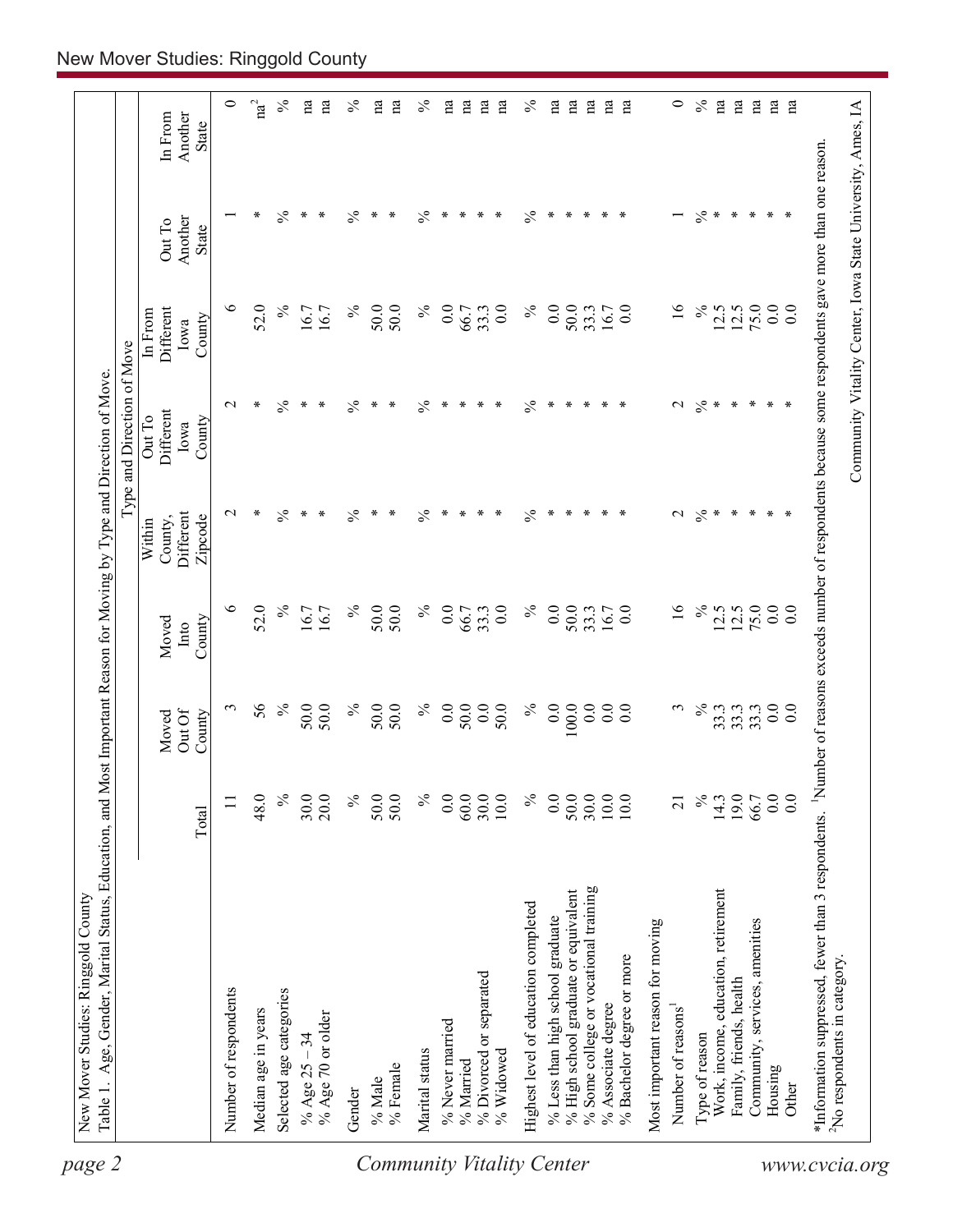| $\circ$<br>$\%$ Yes<br>$\mathrm{na}^2$<br>na<br>na<br>na<br>na<br>na<br>na<br>na<br>na<br>na<br>$\mathbf{a}$<br>na<br>$\mathbf{n}$ a<br>na<br>$\mathbf{a}$<br>na<br>na<br>$\mathbf{a}$<br>na<br>na<br>na<br>$\mathbf{a}$<br>na<br>Вu<br>na<br>na<br>пa<br>na<br>na<br>$\mathbf{a}$<br>Another<br>In From<br>State<br>$%$ Yes<br>Another<br>Out To<br>State<br>७<br>$%$ Yes<br>0.0<br>0.0<br>0.0<br>$0.0\,$<br>20.0<br>40.0<br>20.0<br>50.0<br>50.0<br>0.0<br>0.0<br>33.3<br>50.0<br>0.0<br>33.3<br>0.0<br>Different<br>33.3<br>33.3<br>16.7<br>$\overline{0.0}$<br>16.7<br>16.7<br>16.7<br>16.7<br>66.7<br>33.3<br>66.7<br>66.7<br>16.7<br>16.7<br>In From<br>County<br>lowa<br>$%$ Yes<br>$\sim$<br>∗<br>∗<br>∗<br>∗<br>∗<br>∗<br>∗<br>∗<br>∗<br>$\ast$<br>∗<br>∗<br>∗<br>∗<br>∗<br>∗<br>∗<br>Different<br>Out To<br>County<br>Iowa<br>$%$ Yes<br>$\sim$<br>Different<br>County,<br>Zipcode<br>Within<br>७<br>$%$ Yes<br>50.0<br>50.0<br>0.0<br>0.0<br>$0.0\,$<br>$\overline{0}$ .<br>$\overline{0}$ .<br>20.0<br>50.0<br>0.0<br>$\overline{0.0}$<br>33.3<br>0.0<br>20.0<br>40.0<br>33.3<br>16.7<br>33.3<br>33.3<br>16.7<br>$\overline{0.0}$<br>16.7<br>16.7<br>66.7<br>33.3<br>66.7<br>16.7<br>16.7<br>66.7<br>16.7<br>Moved<br>County<br>Into<br>0.0<br>$\begin{array}{c} 50.0 \\ 0.0 \end{array}$<br>$\begin{array}{c} 0.0 \\ 0.0 \end{array}$<br>50.0<br>0.0<br>50.0<br>50.0<br>50.0<br>50.0<br>0.0<br>0.0<br>0.0<br>0.0<br>$100.0$<br>50.0<br>33.3<br>0.0<br>0.0<br>50.0<br>50.0<br>0.0<br>0.0<br>50.0<br>$\epsilon$<br>$%$ Yes<br>0.0<br>50.0<br>0.0<br>$\overline{0.0}$<br>50.0<br>Out Of<br>Moved<br>County<br>20.0<br>0.0<br>$30.0$<br>$20.0$<br>$36.4$<br>$30.0$<br>30.0<br>0.0<br>0.0<br>30.0<br>$30.0$<br>$60.0$<br>$\frac{30.0}{10.0}$<br>$60.0$<br>20.0<br>60.0<br>30.0<br>30.0<br>$10.0$<br>20.0<br>0.0<br>0.0<br>22.2<br>22.2<br>20.0<br>10.0<br>10.0<br>22.2<br>$11.1\,$<br>$\Xi$<br>% Yes <sup>1</sup><br>Total<br>Live in desirable natural environment<br>Live someplace new, have fresh start<br>To be nearer siblings, other relatives<br>Job transfer by employer to location<br>To be nearer friends, acquaintances<br>Moved, commuted, same employer<br>Moved to look for new job or work<br>Retired from previous employment<br>Place easier find spouse or partner<br>Opportunities children to achieve<br>Find less congested place to live<br>Find arts, entertainment, cultural<br>Find better quality local schools<br>Have better internet, tv, phone<br>To live with spouse or partner<br>New job with new employer<br>Factors in Moving Decision<br>Find more exciting lifestyle<br>Have more ethnic diversity<br>Laid off from previous job<br>Have less ethnic diversity<br>More outdoor recreation<br>Find simpler pace of life<br>Change in marital status<br>lake care aging parents<br>Number of respondents<br>Find safer place to live<br>Lower cost of housing<br>To be nearer children<br>To be nearer parents<br>Have lower taxes<br>Decline in health<br>www.cvcia.org |        | Factors in Moving Decision by Type and Direction of Move. |  |  | Type and Direction of Move |  |  |
|-----------------------------------------------------------------------------------------------------------------------------------------------------------------------------------------------------------------------------------------------------------------------------------------------------------------------------------------------------------------------------------------------------------------------------------------------------------------------------------------------------------------------------------------------------------------------------------------------------------------------------------------------------------------------------------------------------------------------------------------------------------------------------------------------------------------------------------------------------------------------------------------------------------------------------------------------------------------------------------------------------------------------------------------------------------------------------------------------------------------------------------------------------------------------------------------------------------------------------------------------------------------------------------------------------------------------------------------------------------------------------------------------------------------------------------------------------------------------------------------------------------------------------------------------------------------------------------------------------------------------------------------------------------------------------------------------------------------------------------------------------------------------------------------------------------------------------------------------------------------------------------------------------------------------------------------------------------------------------------------------------------------------------------------------------------------------------------------------------------------------------------------------------------------------------------------------------------------------------------------------------------------------------------------------------------------------------------------------------------------------------------------------------------------------------------------------------------------------------------------------------------------------------------------------------------------------------------------------------------------------------------------------------------------------------------------------------------------------------------------------------------------------------------------------------------------------------------------------------------------------------------------------------------------------------------------------------------------------------------------------------------------------|--------|-----------------------------------------------------------|--|--|----------------------------|--|--|
|                                                                                                                                                                                                                                                                                                                                                                                                                                                                                                                                                                                                                                                                                                                                                                                                                                                                                                                                                                                                                                                                                                                                                                                                                                                                                                                                                                                                                                                                                                                                                                                                                                                                                                                                                                                                                                                                                                                                                                                                                                                                                                                                                                                                                                                                                                                                                                                                                                                                                                                                                                                                                                                                                                                                                                                                                                                                                                                                                                                                                       |        |                                                           |  |  |                            |  |  |
|                                                                                                                                                                                                                                                                                                                                                                                                                                                                                                                                                                                                                                                                                                                                                                                                                                                                                                                                                                                                                                                                                                                                                                                                                                                                                                                                                                                                                                                                                                                                                                                                                                                                                                                                                                                                                                                                                                                                                                                                                                                                                                                                                                                                                                                                                                                                                                                                                                                                                                                                                                                                                                                                                                                                                                                                                                                                                                                                                                                                                       |        |                                                           |  |  |                            |  |  |
|                                                                                                                                                                                                                                                                                                                                                                                                                                                                                                                                                                                                                                                                                                                                                                                                                                                                                                                                                                                                                                                                                                                                                                                                                                                                                                                                                                                                                                                                                                                                                                                                                                                                                                                                                                                                                                                                                                                                                                                                                                                                                                                                                                                                                                                                                                                                                                                                                                                                                                                                                                                                                                                                                                                                                                                                                                                                                                                                                                                                                       |        |                                                           |  |  |                            |  |  |
|                                                                                                                                                                                                                                                                                                                                                                                                                                                                                                                                                                                                                                                                                                                                                                                                                                                                                                                                                                                                                                                                                                                                                                                                                                                                                                                                                                                                                                                                                                                                                                                                                                                                                                                                                                                                                                                                                                                                                                                                                                                                                                                                                                                                                                                                                                                                                                                                                                                                                                                                                                                                                                                                                                                                                                                                                                                                                                                                                                                                                       |        |                                                           |  |  |                            |  |  |
|                                                                                                                                                                                                                                                                                                                                                                                                                                                                                                                                                                                                                                                                                                                                                                                                                                                                                                                                                                                                                                                                                                                                                                                                                                                                                                                                                                                                                                                                                                                                                                                                                                                                                                                                                                                                                                                                                                                                                                                                                                                                                                                                                                                                                                                                                                                                                                                                                                                                                                                                                                                                                                                                                                                                                                                                                                                                                                                                                                                                                       |        |                                                           |  |  |                            |  |  |
|                                                                                                                                                                                                                                                                                                                                                                                                                                                                                                                                                                                                                                                                                                                                                                                                                                                                                                                                                                                                                                                                                                                                                                                                                                                                                                                                                                                                                                                                                                                                                                                                                                                                                                                                                                                                                                                                                                                                                                                                                                                                                                                                                                                                                                                                                                                                                                                                                                                                                                                                                                                                                                                                                                                                                                                                                                                                                                                                                                                                                       |        |                                                           |  |  |                            |  |  |
|                                                                                                                                                                                                                                                                                                                                                                                                                                                                                                                                                                                                                                                                                                                                                                                                                                                                                                                                                                                                                                                                                                                                                                                                                                                                                                                                                                                                                                                                                                                                                                                                                                                                                                                                                                                                                                                                                                                                                                                                                                                                                                                                                                                                                                                                                                                                                                                                                                                                                                                                                                                                                                                                                                                                                                                                                                                                                                                                                                                                                       |        |                                                           |  |  |                            |  |  |
|                                                                                                                                                                                                                                                                                                                                                                                                                                                                                                                                                                                                                                                                                                                                                                                                                                                                                                                                                                                                                                                                                                                                                                                                                                                                                                                                                                                                                                                                                                                                                                                                                                                                                                                                                                                                                                                                                                                                                                                                                                                                                                                                                                                                                                                                                                                                                                                                                                                                                                                                                                                                                                                                                                                                                                                                                                                                                                                                                                                                                       |        |                                                           |  |  |                            |  |  |
| <b>Community Vitality Center</b>                                                                                                                                                                                                                                                                                                                                                                                                                                                                                                                                                                                                                                                                                                                                                                                                                                                                                                                                                                                                                                                                                                                                                                                                                                                                                                                                                                                                                                                                                                                                                                                                                                                                                                                                                                                                                                                                                                                                                                                                                                                                                                                                                                                                                                                                                                                                                                                                                                                                                                                                                                                                                                                                                                                                                                                                                                                                                                                                                                                      |        |                                                           |  |  |                            |  |  |
|                                                                                                                                                                                                                                                                                                                                                                                                                                                                                                                                                                                                                                                                                                                                                                                                                                                                                                                                                                                                                                                                                                                                                                                                                                                                                                                                                                                                                                                                                                                                                                                                                                                                                                                                                                                                                                                                                                                                                                                                                                                                                                                                                                                                                                                                                                                                                                                                                                                                                                                                                                                                                                                                                                                                                                                                                                                                                                                                                                                                                       |        |                                                           |  |  |                            |  |  |
|                                                                                                                                                                                                                                                                                                                                                                                                                                                                                                                                                                                                                                                                                                                                                                                                                                                                                                                                                                                                                                                                                                                                                                                                                                                                                                                                                                                                                                                                                                                                                                                                                                                                                                                                                                                                                                                                                                                                                                                                                                                                                                                                                                                                                                                                                                                                                                                                                                                                                                                                                                                                                                                                                                                                                                                                                                                                                                                                                                                                                       |        |                                                           |  |  |                            |  |  |
|                                                                                                                                                                                                                                                                                                                                                                                                                                                                                                                                                                                                                                                                                                                                                                                                                                                                                                                                                                                                                                                                                                                                                                                                                                                                                                                                                                                                                                                                                                                                                                                                                                                                                                                                                                                                                                                                                                                                                                                                                                                                                                                                                                                                                                                                                                                                                                                                                                                                                                                                                                                                                                                                                                                                                                                                                                                                                                                                                                                                                       |        |                                                           |  |  |                            |  |  |
|                                                                                                                                                                                                                                                                                                                                                                                                                                                                                                                                                                                                                                                                                                                                                                                                                                                                                                                                                                                                                                                                                                                                                                                                                                                                                                                                                                                                                                                                                                                                                                                                                                                                                                                                                                                                                                                                                                                                                                                                                                                                                                                                                                                                                                                                                                                                                                                                                                                                                                                                                                                                                                                                                                                                                                                                                                                                                                                                                                                                                       |        |                                                           |  |  |                            |  |  |
|                                                                                                                                                                                                                                                                                                                                                                                                                                                                                                                                                                                                                                                                                                                                                                                                                                                                                                                                                                                                                                                                                                                                                                                                                                                                                                                                                                                                                                                                                                                                                                                                                                                                                                                                                                                                                                                                                                                                                                                                                                                                                                                                                                                                                                                                                                                                                                                                                                                                                                                                                                                                                                                                                                                                                                                                                                                                                                                                                                                                                       |        |                                                           |  |  |                            |  |  |
|                                                                                                                                                                                                                                                                                                                                                                                                                                                                                                                                                                                                                                                                                                                                                                                                                                                                                                                                                                                                                                                                                                                                                                                                                                                                                                                                                                                                                                                                                                                                                                                                                                                                                                                                                                                                                                                                                                                                                                                                                                                                                                                                                                                                                                                                                                                                                                                                                                                                                                                                                                                                                                                                                                                                                                                                                                                                                                                                                                                                                       |        |                                                           |  |  |                            |  |  |
|                                                                                                                                                                                                                                                                                                                                                                                                                                                                                                                                                                                                                                                                                                                                                                                                                                                                                                                                                                                                                                                                                                                                                                                                                                                                                                                                                                                                                                                                                                                                                                                                                                                                                                                                                                                                                                                                                                                                                                                                                                                                                                                                                                                                                                                                                                                                                                                                                                                                                                                                                                                                                                                                                                                                                                                                                                                                                                                                                                                                                       |        |                                                           |  |  |                            |  |  |
|                                                                                                                                                                                                                                                                                                                                                                                                                                                                                                                                                                                                                                                                                                                                                                                                                                                                                                                                                                                                                                                                                                                                                                                                                                                                                                                                                                                                                                                                                                                                                                                                                                                                                                                                                                                                                                                                                                                                                                                                                                                                                                                                                                                                                                                                                                                                                                                                                                                                                                                                                                                                                                                                                                                                                                                                                                                                                                                                                                                                                       |        |                                                           |  |  |                            |  |  |
|                                                                                                                                                                                                                                                                                                                                                                                                                                                                                                                                                                                                                                                                                                                                                                                                                                                                                                                                                                                                                                                                                                                                                                                                                                                                                                                                                                                                                                                                                                                                                                                                                                                                                                                                                                                                                                                                                                                                                                                                                                                                                                                                                                                                                                                                                                                                                                                                                                                                                                                                                                                                                                                                                                                                                                                                                                                                                                                                                                                                                       |        |                                                           |  |  |                            |  |  |
|                                                                                                                                                                                                                                                                                                                                                                                                                                                                                                                                                                                                                                                                                                                                                                                                                                                                                                                                                                                                                                                                                                                                                                                                                                                                                                                                                                                                                                                                                                                                                                                                                                                                                                                                                                                                                                                                                                                                                                                                                                                                                                                                                                                                                                                                                                                                                                                                                                                                                                                                                                                                                                                                                                                                                                                                                                                                                                                                                                                                                       |        |                                                           |  |  |                            |  |  |
|                                                                                                                                                                                                                                                                                                                                                                                                                                                                                                                                                                                                                                                                                                                                                                                                                                                                                                                                                                                                                                                                                                                                                                                                                                                                                                                                                                                                                                                                                                                                                                                                                                                                                                                                                                                                                                                                                                                                                                                                                                                                                                                                                                                                                                                                                                                                                                                                                                                                                                                                                                                                                                                                                                                                                                                                                                                                                                                                                                                                                       |        |                                                           |  |  |                            |  |  |
|                                                                                                                                                                                                                                                                                                                                                                                                                                                                                                                                                                                                                                                                                                                                                                                                                                                                                                                                                                                                                                                                                                                                                                                                                                                                                                                                                                                                                                                                                                                                                                                                                                                                                                                                                                                                                                                                                                                                                                                                                                                                                                                                                                                                                                                                                                                                                                                                                                                                                                                                                                                                                                                                                                                                                                                                                                                                                                                                                                                                                       |        |                                                           |  |  |                            |  |  |
|                                                                                                                                                                                                                                                                                                                                                                                                                                                                                                                                                                                                                                                                                                                                                                                                                                                                                                                                                                                                                                                                                                                                                                                                                                                                                                                                                                                                                                                                                                                                                                                                                                                                                                                                                                                                                                                                                                                                                                                                                                                                                                                                                                                                                                                                                                                                                                                                                                                                                                                                                                                                                                                                                                                                                                                                                                                                                                                                                                                                                       |        |                                                           |  |  |                            |  |  |
|                                                                                                                                                                                                                                                                                                                                                                                                                                                                                                                                                                                                                                                                                                                                                                                                                                                                                                                                                                                                                                                                                                                                                                                                                                                                                                                                                                                                                                                                                                                                                                                                                                                                                                                                                                                                                                                                                                                                                                                                                                                                                                                                                                                                                                                                                                                                                                                                                                                                                                                                                                                                                                                                                                                                                                                                                                                                                                                                                                                                                       |        |                                                           |  |  |                            |  |  |
|                                                                                                                                                                                                                                                                                                                                                                                                                                                                                                                                                                                                                                                                                                                                                                                                                                                                                                                                                                                                                                                                                                                                                                                                                                                                                                                                                                                                                                                                                                                                                                                                                                                                                                                                                                                                                                                                                                                                                                                                                                                                                                                                                                                                                                                                                                                                                                                                                                                                                                                                                                                                                                                                                                                                                                                                                                                                                                                                                                                                                       |        |                                                           |  |  |                            |  |  |
|                                                                                                                                                                                                                                                                                                                                                                                                                                                                                                                                                                                                                                                                                                                                                                                                                                                                                                                                                                                                                                                                                                                                                                                                                                                                                                                                                                                                                                                                                                                                                                                                                                                                                                                                                                                                                                                                                                                                                                                                                                                                                                                                                                                                                                                                                                                                                                                                                                                                                                                                                                                                                                                                                                                                                                                                                                                                                                                                                                                                                       |        |                                                           |  |  |                            |  |  |
|                                                                                                                                                                                                                                                                                                                                                                                                                                                                                                                                                                                                                                                                                                                                                                                                                                                                                                                                                                                                                                                                                                                                                                                                                                                                                                                                                                                                                                                                                                                                                                                                                                                                                                                                                                                                                                                                                                                                                                                                                                                                                                                                                                                                                                                                                                                                                                                                                                                                                                                                                                                                                                                                                                                                                                                                                                                                                                                                                                                                                       |        |                                                           |  |  |                            |  |  |
|                                                                                                                                                                                                                                                                                                                                                                                                                                                                                                                                                                                                                                                                                                                                                                                                                                                                                                                                                                                                                                                                                                                                                                                                                                                                                                                                                                                                                                                                                                                                                                                                                                                                                                                                                                                                                                                                                                                                                                                                                                                                                                                                                                                                                                                                                                                                                                                                                                                                                                                                                                                                                                                                                                                                                                                                                                                                                                                                                                                                                       |        |                                                           |  |  |                            |  |  |
|                                                                                                                                                                                                                                                                                                                                                                                                                                                                                                                                                                                                                                                                                                                                                                                                                                                                                                                                                                                                                                                                                                                                                                                                                                                                                                                                                                                                                                                                                                                                                                                                                                                                                                                                                                                                                                                                                                                                                                                                                                                                                                                                                                                                                                                                                                                                                                                                                                                                                                                                                                                                                                                                                                                                                                                                                                                                                                                                                                                                                       |        |                                                           |  |  |                            |  |  |
|                                                                                                                                                                                                                                                                                                                                                                                                                                                                                                                                                                                                                                                                                                                                                                                                                                                                                                                                                                                                                                                                                                                                                                                                                                                                                                                                                                                                                                                                                                                                                                                                                                                                                                                                                                                                                                                                                                                                                                                                                                                                                                                                                                                                                                                                                                                                                                                                                                                                                                                                                                                                                                                                                                                                                                                                                                                                                                                                                                                                                       |        |                                                           |  |  |                            |  |  |
|                                                                                                                                                                                                                                                                                                                                                                                                                                                                                                                                                                                                                                                                                                                                                                                                                                                                                                                                                                                                                                                                                                                                                                                                                                                                                                                                                                                                                                                                                                                                                                                                                                                                                                                                                                                                                                                                                                                                                                                                                                                                                                                                                                                                                                                                                                                                                                                                                                                                                                                                                                                                                                                                                                                                                                                                                                                                                                                                                                                                                       |        |                                                           |  |  |                            |  |  |
|                                                                                                                                                                                                                                                                                                                                                                                                                                                                                                                                                                                                                                                                                                                                                                                                                                                                                                                                                                                                                                                                                                                                                                                                                                                                                                                                                                                                                                                                                                                                                                                                                                                                                                                                                                                                                                                                                                                                                                                                                                                                                                                                                                                                                                                                                                                                                                                                                                                                                                                                                                                                                                                                                                                                                                                                                                                                                                                                                                                                                       |        |                                                           |  |  |                            |  |  |
|                                                                                                                                                                                                                                                                                                                                                                                                                                                                                                                                                                                                                                                                                                                                                                                                                                                                                                                                                                                                                                                                                                                                                                                                                                                                                                                                                                                                                                                                                                                                                                                                                                                                                                                                                                                                                                                                                                                                                                                                                                                                                                                                                                                                                                                                                                                                                                                                                                                                                                                                                                                                                                                                                                                                                                                                                                                                                                                                                                                                                       |        |                                                           |  |  |                            |  |  |
|                                                                                                                                                                                                                                                                                                                                                                                                                                                                                                                                                                                                                                                                                                                                                                                                                                                                                                                                                                                                                                                                                                                                                                                                                                                                                                                                                                                                                                                                                                                                                                                                                                                                                                                                                                                                                                                                                                                                                                                                                                                                                                                                                                                                                                                                                                                                                                                                                                                                                                                                                                                                                                                                                                                                                                                                                                                                                                                                                                                                                       |        |                                                           |  |  |                            |  |  |
|                                                                                                                                                                                                                                                                                                                                                                                                                                                                                                                                                                                                                                                                                                                                                                                                                                                                                                                                                                                                                                                                                                                                                                                                                                                                                                                                                                                                                                                                                                                                                                                                                                                                                                                                                                                                                                                                                                                                                                                                                                                                                                                                                                                                                                                                                                                                                                                                                                                                                                                                                                                                                                                                                                                                                                                                                                                                                                                                                                                                                       |        |                                                           |  |  |                            |  |  |
| *Information suppressed, fewer than 3 respondents.                                                                                                                                                                                                                                                                                                                                                                                                                                                                                                                                                                                                                                                                                                                                                                                                                                                                                                                                                                                                                                                                                                                                                                                                                                                                                                                                                                                                                                                                                                                                                                                                                                                                                                                                                                                                                                                                                                                                                                                                                                                                                                                                                                                                                                                                                                                                                                                                                                                                                                                                                                                                                                                                                                                                                                                                                                                                                                                                                                    |        |                                                           |  |  |                            |  |  |
| Community Vitality Center, Iowa State University, Ames, IA<br><sup>1</sup> Respondents could respond "Yes" to more than one factor. <sup>2</sup> No respondents in category                                                                                                                                                                                                                                                                                                                                                                                                                                                                                                                                                                                                                                                                                                                                                                                                                                                                                                                                                                                                                                                                                                                                                                                                                                                                                                                                                                                                                                                                                                                                                                                                                                                                                                                                                                                                                                                                                                                                                                                                                                                                                                                                                                                                                                                                                                                                                                                                                                                                                                                                                                                                                                                                                                                                                                                                                                           | page 3 |                                                           |  |  |                            |  |  |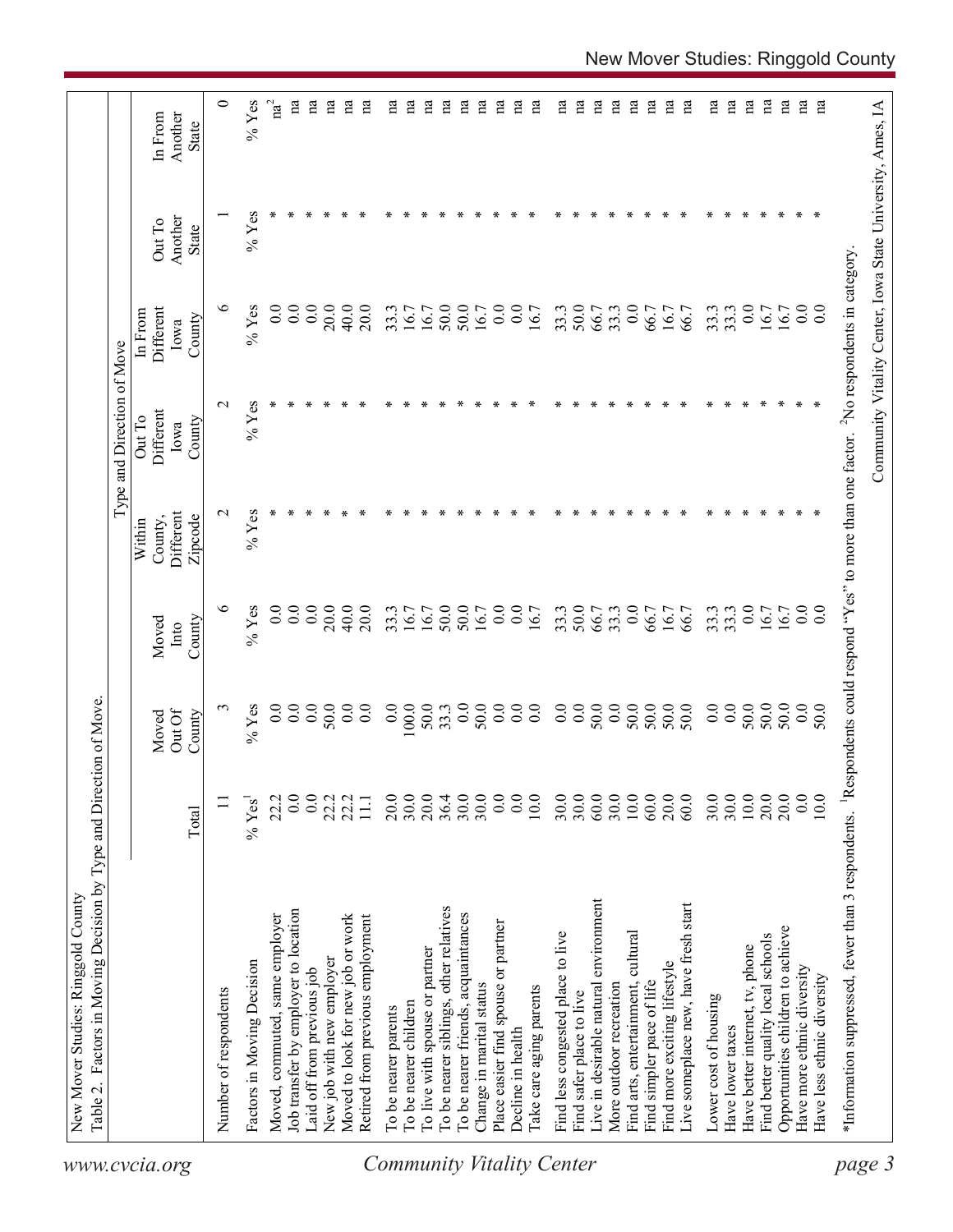| page 4                    | Table 3. Lived in Area Previously, Sources of Information, Ease of Finding Housing, and Household Income by Type and Direction of Move<br>New Mover Studies: Ringgold County |                       |                                             |                  |                      | Type and Direction of Move |                      |                                                            |                         |
|---------------------------|------------------------------------------------------------------------------------------------------------------------------------------------------------------------------|-----------------------|---------------------------------------------|------------------|----------------------|----------------------------|----------------------|------------------------------------------------------------|-------------------------|
|                           |                                                                                                                                                                              |                       |                                             |                  |                      |                            |                      |                                                            |                         |
|                           |                                                                                                                                                                              |                       | Moved                                       | Moved            | County,<br>Within    | Different<br>Out To        | Different<br>In From | Out To                                                     | In From                 |
|                           |                                                                                                                                                                              | Total                 | Out Of<br>County                            | County<br>Into   | Different<br>Zipcode | County<br>Iowa             | County<br>Iowa       | Another<br>State                                           | Another<br>State        |
|                           | Number of respondents                                                                                                                                                        | $\Box$                |                                             | ৩                | $\mathbf{\sim}$      | $\mathbf{\sim}$            | ७                    |                                                            | 0                       |
|                           | Previously had lived:                                                                                                                                                        | $%$ Yes               | $%$ Yes                                     | $%$ Yes          | $%$ Yes              | $%$ Yes                    | $%$ Yes              | $%$ Yes                                                    | $%$ Yes                 |
|                           |                                                                                                                                                                              |                       |                                             |                  |                      |                            |                      |                                                            |                         |
|                           | In current state                                                                                                                                                             | $81.8$<br>50.0        | 0.0<br>66.7                                 | 50.0<br>83.3     |                      | ∗                          | 83.3                 |                                                            | $\mathrm{na}^2$         |
|                           | In or near current city/town<br>In current county                                                                                                                            | 30.0                  | 0.0                                         | 33.3             |                      | ∗                          | 0.0<br>33.3          |                                                            | na<br>na                |
|                           | Used source of information for move                                                                                                                                          | $\%$ Yes <sup>1</sup> | $%$ Yes                                     | $%$ Yes          | $%$ Yes              | $%$ Yes                    | $%$ Yes              | $%$ Yes                                                    | $\%$ Yes                |
|                           | Internet                                                                                                                                                                     | 27.3                  |                                             | 16.7             |                      |                            | 16.7                 |                                                            | na                      |
|                           | IV, magazines, newspapers                                                                                                                                                    | 27.3                  | $\begin{array}{c} 33.3 \\ 33.3 \end{array}$ | 16.7             |                      |                            | 16.7                 |                                                            | na                      |
|                           | Current community resident                                                                                                                                                   | 18.2                  | 0.0                                         | 16.7             |                      |                            | 16.7                 |                                                            | $\mathbf{a}$            |
|                           | Employer or co-workers                                                                                                                                                       | 0.0                   | 0.0                                         | 0.0              |                      |                            | 0.0                  |                                                            | na                      |
|                           | Friends and acquaintances                                                                                                                                                    | 45.5                  | 66.7                                        | 50.0             |                      |                            | 50.0                 |                                                            | $\mathbf{a}$            |
|                           | Family                                                                                                                                                                       | 45.5                  | 66.7                                        | 50.0             |                      |                            | 50.0                 |                                                            | na                      |
|                           | Travel or vacation to new location                                                                                                                                           | 0.0                   | $\overline{0.0}$                            | 0.0              |                      |                            | 0.0                  |                                                            | na                      |
|                           | Attended school or college there                                                                                                                                             | 0.0                   | 0.0                                         | 0.0              |                      |                            | 0.0                  |                                                            | na                      |
| Community Vitality Center | Ease of finding housing at new location                                                                                                                                      | $\%$                  | $\%$                                        | $\%$             | $\%$                 | $\%$                       | $\%$                 | $\%$                                                       | $\%$                    |
|                           | Very difficult (1)                                                                                                                                                           | 18.2                  | 0.0                                         | 16.7             | ∗                    | ∗                          | 16.7                 | ∗                                                          | na                      |
|                           | Somewhat difficult (2)                                                                                                                                                       | 27.3                  | 66.7                                        | 16.7             | ∗                    |                            | 16.7                 | ∗                                                          | na                      |
|                           | $\widehat{\mathbb{G}}$<br>Neither difficult or easy                                                                                                                          | 27.3                  | 33.3                                        | 16.7             |                      |                            | 16.7                 | ∗                                                          | $\mathbf{a}$            |
|                           | Somewhat easy $(4)$                                                                                                                                                          | 0.0                   | 0.0                                         | 0.0              | ∗                    |                            | 0.0                  | ∗                                                          | $\mathbf{a}$            |
|                           | Very easy (5)                                                                                                                                                                | 27.3                  | 0.0                                         | 50.0             | ∗                    |                            | 50.0                 | ∗                                                          | $\mathbf{a}$            |
|                           | 5<br>Average rating finding housing (1                                                                                                                                       | 2.91                  | 2.33                                        | 3.50             | $\ast$               | ∗                          | 3.50                 | ∗                                                          | na                      |
|                           | Household income for 2004                                                                                                                                                    | $\%$                  | $\%$                                        | $\%$             | $\frac{5}{6}$        | $\%$                       | $\%$                 | $\frac{5}{6}$                                              | $\%$                    |
|                           | Less than $$20,000(1)$                                                                                                                                                       | 27.3                  | 33.3                                        | 33.3             | ∗                    | ∗                          | 33.3                 | ∗                                                          | $\overline{\mathrm{n}}$ |
|                           | $$20,000 - $34,999 (2)$                                                                                                                                                      | 9.1                   | 0.0                                         | 16.7             | ∗                    |                            | 16.7                 | ∗                                                          | $\mathbf{a}$            |
|                           | $$35,000 - $49,999$ (3)                                                                                                                                                      | 27.3                  | 66.7                                        | 16.7             | ⊀                    |                            | 16.7                 | ∗                                                          | na                      |
|                           | $$50,000 - $69,999 (4)$                                                                                                                                                      | 18.2                  | 0.0                                         | 0.0              | ∗                    |                            | 0.0                  | ∗                                                          | na                      |
|                           | $$70,000 - $99,999 (5)$                                                                                                                                                      | 18.2                  | 0.0                                         | 33.3             | ∗                    | ∗                          | 33.3                 | ∗                                                          | na                      |
|                           | $$100,000 - $149,999(6)$                                                                                                                                                     | 0.0                   | 0.0                                         | 0.0              | ∗                    | ∗                          | 0.0                  | ∗                                                          | na                      |
|                           | \$150,000 or more (7)                                                                                                                                                        | 0.0                   | 0.0                                         | $\overline{0}$ . |                      |                            | 0.0                  | ∗                                                          | na                      |
|                           | Average income category $(1 - 7)$                                                                                                                                            | 2.91                  | 2.33                                        | 2.83             |                      |                            | 2.83                 | ∗                                                          | na                      |
|                           | *Information suppressed, fewer than 3 respondents. <sup>1</sup> Respondents could respond "Yes" to more than one source. <sup>2</sup> No respondents in category             |                       |                                             |                  |                      |                            |                      |                                                            |                         |
| www.cvcia.org             |                                                                                                                                                                              |                       |                                             |                  |                      |                            |                      | Community Vitality Center, Iowa State University, Ames, IA |                         |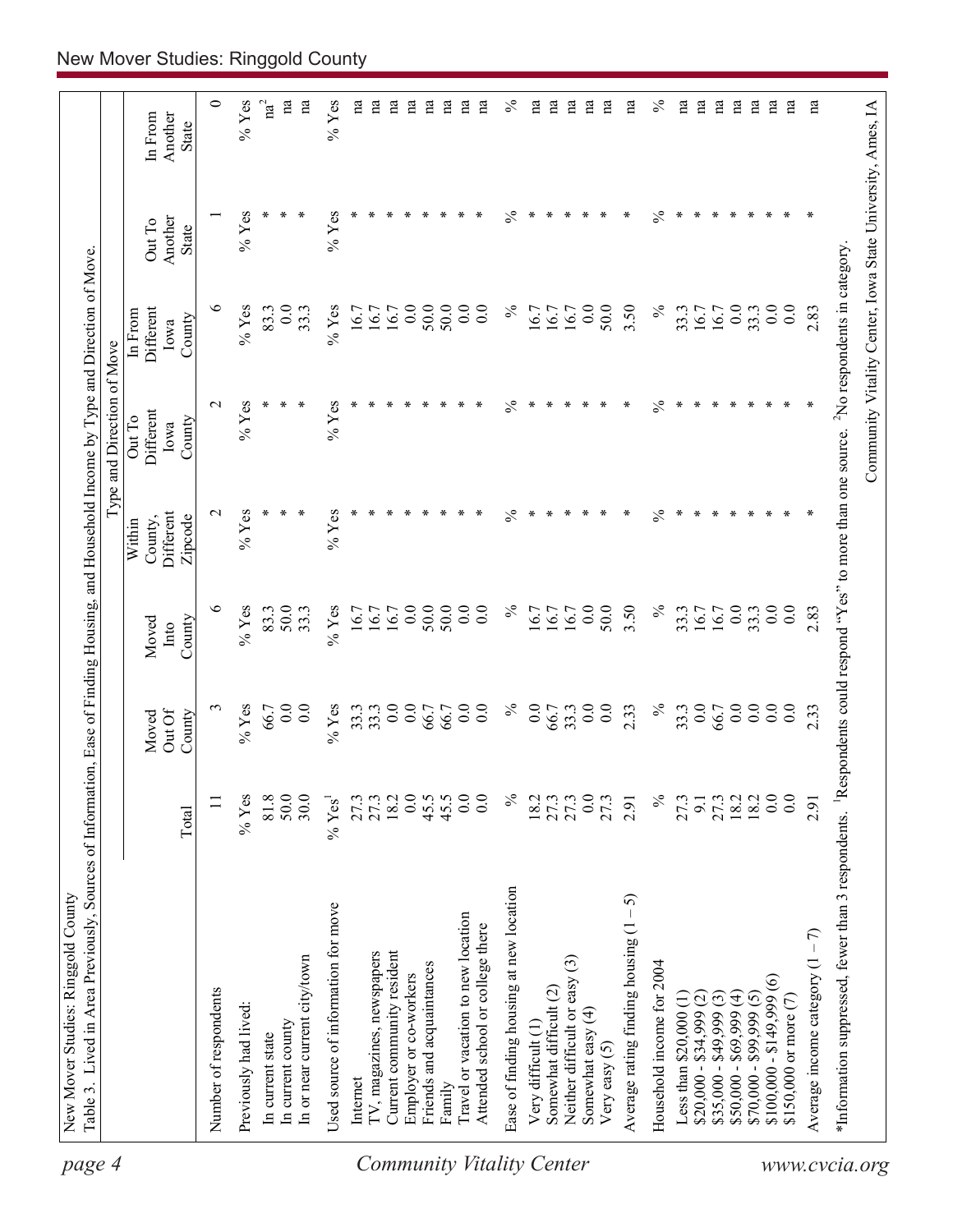| <b>State</b><br>$\%$<br>℅<br>$\%$<br>$\%$<br>∗<br>∗<br>∗<br>$\ast$<br>$\ast$<br>∗<br>∗<br>∗<br>∗<br>∗<br>∗<br>∗<br>∗<br>∗<br>∗<br>∗<br>∗<br>∗<br>∗<br>∗<br>∗<br>∗<br>∗<br>∗<br>Another<br>Out To<br>State<br>७<br>$\%$<br>0.0<br>$\%$<br>0.0<br>$\%$<br>0.0<br>2.50<br>0.0<br>3.50<br>$\%$<br>16.7<br>0.0<br>4.00<br>50.0<br>Different<br>33.3<br>16.7<br>33.3<br>16.7<br>16.7<br>33.3<br>33.3<br>66.7<br>16.7<br>16.7<br>4.00<br>16.7<br>16.7<br>16.7<br>In From<br>County<br>Iowa<br>℅<br>$\%$<br>∗<br>$\frac{5}{6}$<br>$\%$<br>∗<br>$\ast$<br>∗<br>$\ast$<br>∗<br>$\ast$<br>$\mathbf{\sim}$<br>$\ast$<br>∗<br>∗<br>∗<br>∗<br>$\ast$<br>$\ast$<br>∗<br>$\ast$<br>∗<br>$\ast$<br>∗<br>∗<br>∗<br>∗<br>∗<br>∗<br>Different<br>Out To<br>County<br>Iowa<br>$\%$<br>$\%$<br>$\ast$<br>$\ast$<br>∗<br>$\ast$<br>$\%$<br>∗<br>$\ast$<br>∗<br>$\ast$<br>$\%$<br>Different<br>$\mathbf{\sim}$<br>$\ast$<br>∗<br>∗<br>$\ast$<br>∗<br>∗<br>∗<br>$\ast$<br>$\ast$<br>∗<br>∗<br>∗<br>∗<br>∗<br>∗<br>∗<br>Zipcode<br>County,<br>Within<br>$\%$<br>$\%$<br>$\%$<br>७<br>$\%$<br>0.0<br>2.50<br>0.0<br>3.50<br>0.0<br>0.0<br>$\overline{0.0}$<br>33.3<br>33.3<br>33.3<br>33.3<br>16.7<br>4.00<br>50.0<br>4.00<br>16.7<br>16.7<br>16.7<br>16.7<br>66.7<br>16.7<br>16.7<br>16.7<br>16.7<br>County<br>Moved<br>Into<br>$\%$<br>0.0<br>$\%$<br>0.0<br>$\%$<br>0.0<br>0.0<br>0.0<br>0.0<br>50.0<br>50.0<br>4.50<br>0.0<br>0.0<br>0.0<br>0.0<br>100.0<br>0.0<br>$\epsilon$<br>$\%$<br>0.0<br>0.0<br>3.33<br>33.3<br>4.33<br>66.7<br>33.3<br>66.7<br>4.00<br>Out Of<br>County<br>Moved<br>$\frac{5}{6}$<br>0.0<br>20.0<br>$10.0\,$<br>$\%$<br>$10.0\,$<br>10.0<br>50.0<br>$\frac{6}{6}$<br>30.0<br>40.0<br>3.90<br>3.00<br>0.0<br>30.0<br>4.09<br>4.00<br>0.0<br>18.2<br>18.2<br>54.5<br>$\%$<br>18.2<br>18.2<br>9.1<br>45.5<br>9.1<br>9.1<br>$\Xi$<br>Total<br>Current location income compared with<br>Average satisfaction previous $(1 - 5)$<br>Average rating do move over $(1 - 5)$<br><u> ဂ</u><br>Neither dissatisfied or satisfied (3)<br>Neither dissatisfied or satisfied (3)<br>Average satisfaction current $(1 - 5)$<br>Satisfaction with previous location<br>Satisfaction with current location<br>Significantly higher income (5)<br>Average comparison income (1<br>Significantly lower income (1)<br>Somewhat higher income (4)<br>Somewhat lower income (2)<br>Would do move over again<br>Somewhat dissatisfied (2)<br>Somewhat dissatisfied (2)<br>previous location income<br>About same income (3)<br>Somewhat satisfied (4)<br>Somewhat satisfied (4)<br>Number of respondents<br>Very dissatisfied (1)<br>Very dissatisfied (1)<br>Very satisfied (5)<br>Definitely yes (5)<br>Very satisfied (5)<br>Definitely not (1)<br>Probably yes (4)<br>Probably not (2)<br>Undecided (3) |  |  | Type and Direction of Move |  |                    |
|---------------------------------------------------------------------------------------------------------------------------------------------------------------------------------------------------------------------------------------------------------------------------------------------------------------------------------------------------------------------------------------------------------------------------------------------------------------------------------------------------------------------------------------------------------------------------------------------------------------------------------------------------------------------------------------------------------------------------------------------------------------------------------------------------------------------------------------------------------------------------------------------------------------------------------------------------------------------------------------------------------------------------------------------------------------------------------------------------------------------------------------------------------------------------------------------------------------------------------------------------------------------------------------------------------------------------------------------------------------------------------------------------------------------------------------------------------------------------------------------------------------------------------------------------------------------------------------------------------------------------------------------------------------------------------------------------------------------------------------------------------------------------------------------------------------------------------------------------------------------------------------------------------------------------------------------------------------------------------------------------------------------------------------------------------------------------------------------------------------------------------------------------------------------------------------------------------------------------------------------------------------------------------------------------------------------------------------------------------------------------------------------------------------------------------------------------------------------------------------------------------------------------------------------------------------------------------------------------------------------------------------------------------------------------------------------------------------------------------------------------------------------------------------|--|--|----------------------------|--|--------------------|
|                                                                                                                                                                                                                                                                                                                                                                                                                                                                                                                                                                                                                                                                                                                                                                                                                                                                                                                                                                                                                                                                                                                                                                                                                                                                                                                                                                                                                                                                                                                                                                                                                                                                                                                                                                                                                                                                                                                                                                                                                                                                                                                                                                                                                                                                                                                                                                                                                                                                                                                                                                                                                                                                                                                                                                                       |  |  |                            |  | Another<br>In From |
|                                                                                                                                                                                                                                                                                                                                                                                                                                                                                                                                                                                                                                                                                                                                                                                                                                                                                                                                                                                                                                                                                                                                                                                                                                                                                                                                                                                                                                                                                                                                                                                                                                                                                                                                                                                                                                                                                                                                                                                                                                                                                                                                                                                                                                                                                                                                                                                                                                                                                                                                                                                                                                                                                                                                                                                       |  |  |                            |  |                    |
|                                                                                                                                                                                                                                                                                                                                                                                                                                                                                                                                                                                                                                                                                                                                                                                                                                                                                                                                                                                                                                                                                                                                                                                                                                                                                                                                                                                                                                                                                                                                                                                                                                                                                                                                                                                                                                                                                                                                                                                                                                                                                                                                                                                                                                                                                                                                                                                                                                                                                                                                                                                                                                                                                                                                                                                       |  |  |                            |  |                    |
|                                                                                                                                                                                                                                                                                                                                                                                                                                                                                                                                                                                                                                                                                                                                                                                                                                                                                                                                                                                                                                                                                                                                                                                                                                                                                                                                                                                                                                                                                                                                                                                                                                                                                                                                                                                                                                                                                                                                                                                                                                                                                                                                                                                                                                                                                                                                                                                                                                                                                                                                                                                                                                                                                                                                                                                       |  |  |                            |  | $\%$               |
|                                                                                                                                                                                                                                                                                                                                                                                                                                                                                                                                                                                                                                                                                                                                                                                                                                                                                                                                                                                                                                                                                                                                                                                                                                                                                                                                                                                                                                                                                                                                                                                                                                                                                                                                                                                                                                                                                                                                                                                                                                                                                                                                                                                                                                                                                                                                                                                                                                                                                                                                                                                                                                                                                                                                                                                       |  |  |                            |  | ិ<br>ជ             |
|                                                                                                                                                                                                                                                                                                                                                                                                                                                                                                                                                                                                                                                                                                                                                                                                                                                                                                                                                                                                                                                                                                                                                                                                                                                                                                                                                                                                                                                                                                                                                                                                                                                                                                                                                                                                                                                                                                                                                                                                                                                                                                                                                                                                                                                                                                                                                                                                                                                                                                                                                                                                                                                                                                                                                                                       |  |  |                            |  | na                 |
|                                                                                                                                                                                                                                                                                                                                                                                                                                                                                                                                                                                                                                                                                                                                                                                                                                                                                                                                                                                                                                                                                                                                                                                                                                                                                                                                                                                                                                                                                                                                                                                                                                                                                                                                                                                                                                                                                                                                                                                                                                                                                                                                                                                                                                                                                                                                                                                                                                                                                                                                                                                                                                                                                                                                                                                       |  |  |                            |  | na                 |
|                                                                                                                                                                                                                                                                                                                                                                                                                                                                                                                                                                                                                                                                                                                                                                                                                                                                                                                                                                                                                                                                                                                                                                                                                                                                                                                                                                                                                                                                                                                                                                                                                                                                                                                                                                                                                                                                                                                                                                                                                                                                                                                                                                                                                                                                                                                                                                                                                                                                                                                                                                                                                                                                                                                                                                                       |  |  |                            |  | Вu                 |
|                                                                                                                                                                                                                                                                                                                                                                                                                                                                                                                                                                                                                                                                                                                                                                                                                                                                                                                                                                                                                                                                                                                                                                                                                                                                                                                                                                                                                                                                                                                                                                                                                                                                                                                                                                                                                                                                                                                                                                                                                                                                                                                                                                                                                                                                                                                                                                                                                                                                                                                                                                                                                                                                                                                                                                                       |  |  |                            |  | na                 |
|                                                                                                                                                                                                                                                                                                                                                                                                                                                                                                                                                                                                                                                                                                                                                                                                                                                                                                                                                                                                                                                                                                                                                                                                                                                                                                                                                                                                                                                                                                                                                                                                                                                                                                                                                                                                                                                                                                                                                                                                                                                                                                                                                                                                                                                                                                                                                                                                                                                                                                                                                                                                                                                                                                                                                                                       |  |  |                            |  | na                 |
|                                                                                                                                                                                                                                                                                                                                                                                                                                                                                                                                                                                                                                                                                                                                                                                                                                                                                                                                                                                                                                                                                                                                                                                                                                                                                                                                                                                                                                                                                                                                                                                                                                                                                                                                                                                                                                                                                                                                                                                                                                                                                                                                                                                                                                                                                                                                                                                                                                                                                                                                                                                                                                                                                                                                                                                       |  |  |                            |  | $\%$               |
|                                                                                                                                                                                                                                                                                                                                                                                                                                                                                                                                                                                                                                                                                                                                                                                                                                                                                                                                                                                                                                                                                                                                                                                                                                                                                                                                                                                                                                                                                                                                                                                                                                                                                                                                                                                                                                                                                                                                                                                                                                                                                                                                                                                                                                                                                                                                                                                                                                                                                                                                                                                                                                                                                                                                                                                       |  |  |                            |  | na                 |
|                                                                                                                                                                                                                                                                                                                                                                                                                                                                                                                                                                                                                                                                                                                                                                                                                                                                                                                                                                                                                                                                                                                                                                                                                                                                                                                                                                                                                                                                                                                                                                                                                                                                                                                                                                                                                                                                                                                                                                                                                                                                                                                                                                                                                                                                                                                                                                                                                                                                                                                                                                                                                                                                                                                                                                                       |  |  |                            |  | $\mathbf{a}$       |
|                                                                                                                                                                                                                                                                                                                                                                                                                                                                                                                                                                                                                                                                                                                                                                                                                                                                                                                                                                                                                                                                                                                                                                                                                                                                                                                                                                                                                                                                                                                                                                                                                                                                                                                                                                                                                                                                                                                                                                                                                                                                                                                                                                                                                                                                                                                                                                                                                                                                                                                                                                                                                                                                                                                                                                                       |  |  |                            |  | na                 |
|                                                                                                                                                                                                                                                                                                                                                                                                                                                                                                                                                                                                                                                                                                                                                                                                                                                                                                                                                                                                                                                                                                                                                                                                                                                                                                                                                                                                                                                                                                                                                                                                                                                                                                                                                                                                                                                                                                                                                                                                                                                                                                                                                                                                                                                                                                                                                                                                                                                                                                                                                                                                                                                                                                                                                                                       |  |  |                            |  | na                 |
|                                                                                                                                                                                                                                                                                                                                                                                                                                                                                                                                                                                                                                                                                                                                                                                                                                                                                                                                                                                                                                                                                                                                                                                                                                                                                                                                                                                                                                                                                                                                                                                                                                                                                                                                                                                                                                                                                                                                                                                                                                                                                                                                                                                                                                                                                                                                                                                                                                                                                                                                                                                                                                                                                                                                                                                       |  |  |                            |  | na                 |
|                                                                                                                                                                                                                                                                                                                                                                                                                                                                                                                                                                                                                                                                                                                                                                                                                                                                                                                                                                                                                                                                                                                                                                                                                                                                                                                                                                                                                                                                                                                                                                                                                                                                                                                                                                                                                                                                                                                                                                                                                                                                                                                                                                                                                                                                                                                                                                                                                                                                                                                                                                                                                                                                                                                                                                                       |  |  |                            |  | $\mathbf{a}$       |
|                                                                                                                                                                                                                                                                                                                                                                                                                                                                                                                                                                                                                                                                                                                                                                                                                                                                                                                                                                                                                                                                                                                                                                                                                                                                                                                                                                                                                                                                                                                                                                                                                                                                                                                                                                                                                                                                                                                                                                                                                                                                                                                                                                                                                                                                                                                                                                                                                                                                                                                                                                                                                                                                                                                                                                                       |  |  |                            |  | $\%$               |
|                                                                                                                                                                                                                                                                                                                                                                                                                                                                                                                                                                                                                                                                                                                                                                                                                                                                                                                                                                                                                                                                                                                                                                                                                                                                                                                                                                                                                                                                                                                                                                                                                                                                                                                                                                                                                                                                                                                                                                                                                                                                                                                                                                                                                                                                                                                                                                                                                                                                                                                                                                                                                                                                                                                                                                                       |  |  |                            |  | na                 |
|                                                                                                                                                                                                                                                                                                                                                                                                                                                                                                                                                                                                                                                                                                                                                                                                                                                                                                                                                                                                                                                                                                                                                                                                                                                                                                                                                                                                                                                                                                                                                                                                                                                                                                                                                                                                                                                                                                                                                                                                                                                                                                                                                                                                                                                                                                                                                                                                                                                                                                                                                                                                                                                                                                                                                                                       |  |  |                            |  | na                 |
|                                                                                                                                                                                                                                                                                                                                                                                                                                                                                                                                                                                                                                                                                                                                                                                                                                                                                                                                                                                                                                                                                                                                                                                                                                                                                                                                                                                                                                                                                                                                                                                                                                                                                                                                                                                                                                                                                                                                                                                                                                                                                                                                                                                                                                                                                                                                                                                                                                                                                                                                                                                                                                                                                                                                                                                       |  |  |                            |  | na                 |
|                                                                                                                                                                                                                                                                                                                                                                                                                                                                                                                                                                                                                                                                                                                                                                                                                                                                                                                                                                                                                                                                                                                                                                                                                                                                                                                                                                                                                                                                                                                                                                                                                                                                                                                                                                                                                                                                                                                                                                                                                                                                                                                                                                                                                                                                                                                                                                                                                                                                                                                                                                                                                                                                                                                                                                                       |  |  |                            |  | na                 |
|                                                                                                                                                                                                                                                                                                                                                                                                                                                                                                                                                                                                                                                                                                                                                                                                                                                                                                                                                                                                                                                                                                                                                                                                                                                                                                                                                                                                                                                                                                                                                                                                                                                                                                                                                                                                                                                                                                                                                                                                                                                                                                                                                                                                                                                                                                                                                                                                                                                                                                                                                                                                                                                                                                                                                                                       |  |  |                            |  | $\mathbf{a}$       |
|                                                                                                                                                                                                                                                                                                                                                                                                                                                                                                                                                                                                                                                                                                                                                                                                                                                                                                                                                                                                                                                                                                                                                                                                                                                                                                                                                                                                                                                                                                                                                                                                                                                                                                                                                                                                                                                                                                                                                                                                                                                                                                                                                                                                                                                                                                                                                                                                                                                                                                                                                                                                                                                                                                                                                                                       |  |  |                            |  | na                 |
|                                                                                                                                                                                                                                                                                                                                                                                                                                                                                                                                                                                                                                                                                                                                                                                                                                                                                                                                                                                                                                                                                                                                                                                                                                                                                                                                                                                                                                                                                                                                                                                                                                                                                                                                                                                                                                                                                                                                                                                                                                                                                                                                                                                                                                                                                                                                                                                                                                                                                                                                                                                                                                                                                                                                                                                       |  |  |                            |  | $\%$               |
|                                                                                                                                                                                                                                                                                                                                                                                                                                                                                                                                                                                                                                                                                                                                                                                                                                                                                                                                                                                                                                                                                                                                                                                                                                                                                                                                                                                                                                                                                                                                                                                                                                                                                                                                                                                                                                                                                                                                                                                                                                                                                                                                                                                                                                                                                                                                                                                                                                                                                                                                                                                                                                                                                                                                                                                       |  |  |                            |  | Вű                 |
|                                                                                                                                                                                                                                                                                                                                                                                                                                                                                                                                                                                                                                                                                                                                                                                                                                                                                                                                                                                                                                                                                                                                                                                                                                                                                                                                                                                                                                                                                                                                                                                                                                                                                                                                                                                                                                                                                                                                                                                                                                                                                                                                                                                                                                                                                                                                                                                                                                                                                                                                                                                                                                                                                                                                                                                       |  |  |                            |  | na                 |
|                                                                                                                                                                                                                                                                                                                                                                                                                                                                                                                                                                                                                                                                                                                                                                                                                                                                                                                                                                                                                                                                                                                                                                                                                                                                                                                                                                                                                                                                                                                                                                                                                                                                                                                                                                                                                                                                                                                                                                                                                                                                                                                                                                                                                                                                                                                                                                                                                                                                                                                                                                                                                                                                                                                                                                                       |  |  |                            |  | na                 |
|                                                                                                                                                                                                                                                                                                                                                                                                                                                                                                                                                                                                                                                                                                                                                                                                                                                                                                                                                                                                                                                                                                                                                                                                                                                                                                                                                                                                                                                                                                                                                                                                                                                                                                                                                                                                                                                                                                                                                                                                                                                                                                                                                                                                                                                                                                                                                                                                                                                                                                                                                                                                                                                                                                                                                                                       |  |  |                            |  | na                 |
|                                                                                                                                                                                                                                                                                                                                                                                                                                                                                                                                                                                                                                                                                                                                                                                                                                                                                                                                                                                                                                                                                                                                                                                                                                                                                                                                                                                                                                                                                                                                                                                                                                                                                                                                                                                                                                                                                                                                                                                                                                                                                                                                                                                                                                                                                                                                                                                                                                                                                                                                                                                                                                                                                                                                                                                       |  |  |                            |  | пa                 |
|                                                                                                                                                                                                                                                                                                                                                                                                                                                                                                                                                                                                                                                                                                                                                                                                                                                                                                                                                                                                                                                                                                                                                                                                                                                                                                                                                                                                                                                                                                                                                                                                                                                                                                                                                                                                                                                                                                                                                                                                                                                                                                                                                                                                                                                                                                                                                                                                                                                                                                                                                                                                                                                                                                                                                                                       |  |  |                            |  | Вã                 |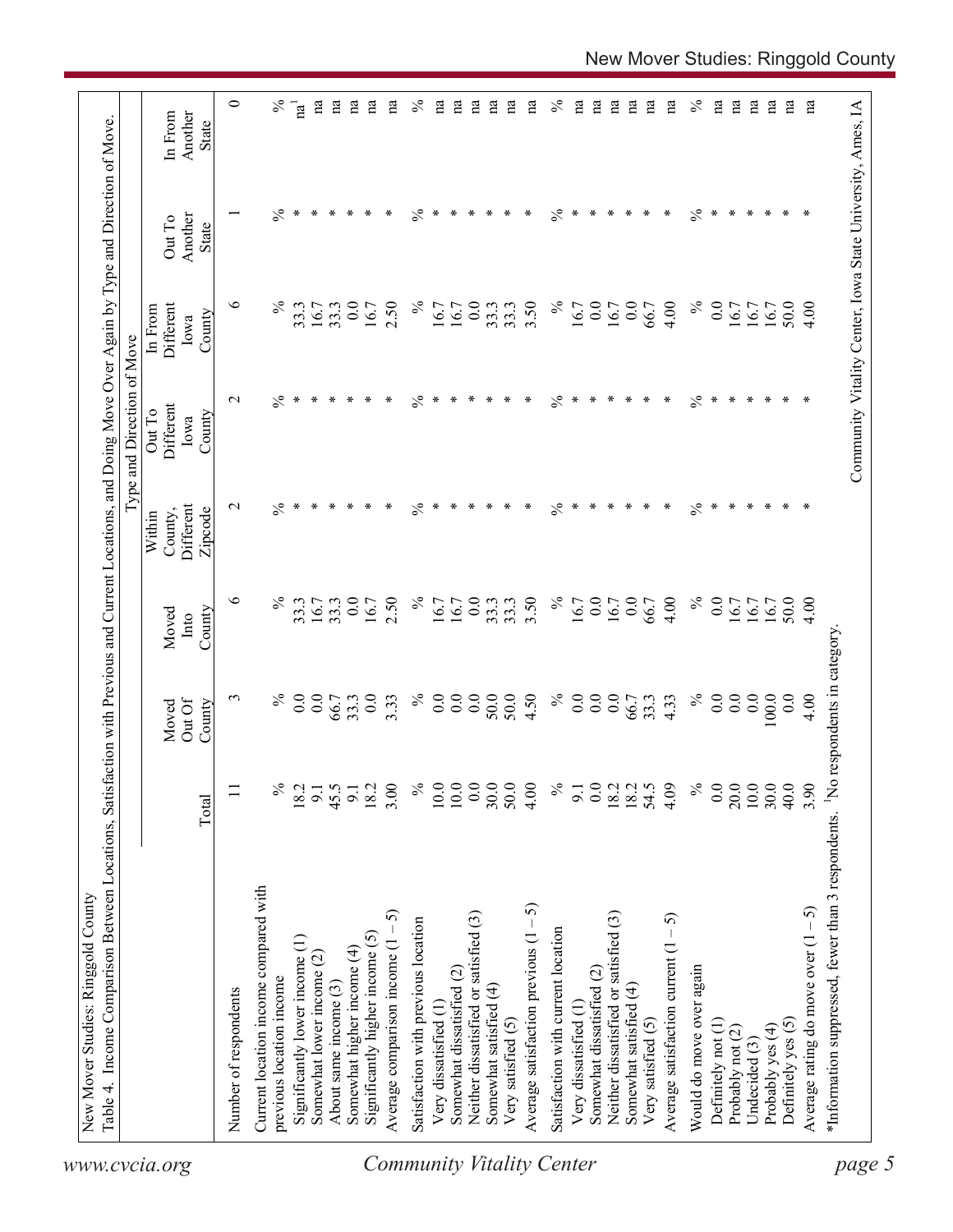| $\%$<br>$\%$<br>$\%$<br>14.6<br>31.6<br>$\%$<br>159<br>53.5<br>17.0<br>℅<br>43.9<br>14.5<br>12.0<br>5.0<br>8.2<br>210<br>22.9<br>6.2<br>0.5<br>5.7<br>40.5<br>15.1<br>67.7<br>33.3<br>56.1<br>37.1<br>Another<br>In From<br><b>State</b><br>$\%$<br>$\%$<br>63.0<br>37.0<br>$\%$<br>$7.6$<br>8.4<br>$\%$<br>169<br>$\%$<br>13.6<br>29.0<br>41.0<br>24.0<br>4.2<br>11.0<br>16.9<br>10.2<br>57.6<br>50.9<br>1.8<br>19.3<br>4.7<br>9.1<br>64.7<br>121<br>Another<br>Out To<br><b>State</b><br>44.0<br>$\%$<br>12.6<br>25.0<br>$\%$<br>17.6<br>$\%$<br>$17.0$<br>2.3<br>21.7<br>$\%$<br>53.9<br>$\%$<br>57.4<br>6.9<br>12.7<br>37.0<br>288<br>21.2<br>207<br>10.8<br>3.5<br>29.3<br>23.3<br>Different<br>46.1<br>36.1<br>In From<br>County<br>Iowa<br>43.0<br>206<br>$\%$<br>13.8<br>$\%$<br>20.0<br>$\%$<br>45.0<br>18.0<br>$13.8$<br>2.3<br>20.9<br>℅<br>54.6<br>$\%$<br>16.8<br>6.8<br>289<br>20.8<br>10.2<br>45.4<br>9.4<br>31.2<br>12.7<br>60.1<br>Different<br>Out To<br>County<br>Iowa<br>Number of reasons exceeds number of respondents because some respondents gave more than one reason.<br>45.0<br>$\%$<br>85<br>$\%$<br>$\%$<br>25.0<br>28.6<br>20.0<br>$\%$<br>9.5<br>29.8<br>115<br>$\%$<br>24.7<br>54.8<br>45.2<br>14.3<br>7.2<br>15.7<br>13.9<br>50.4<br>10.7<br>10.7<br>$_{0.9}$<br>Different<br>64.3<br>19.1<br>Zipcode<br>County,<br>Within<br>366<br>48.0<br>$\%$<br>18.9<br>$\%$<br>$\%$<br>8.6<br>61.9<br>$\%$<br>$\%$<br>14.5<br>50.4<br>49.6<br>20.5<br>38.5<br>498<br>36.5<br>27.5<br>21.9<br>12.4<br>1.6<br>16.3<br>30.3<br>10.7<br>9.1<br>$\overline{4}$<br>County<br>Moved<br>Into<br>$\%$<br>42.0<br>22.0<br>9.8<br>$\%$<br>$\%$<br>15.8<br>9.0<br>$\%$<br>5.8<br>26.0<br>11.8<br>458<br>$\%$<br>22.0<br>57.7<br>42.3<br>61.8<br>13.3<br>16.7<br>47.2<br>$10.5$<br>2.2<br>327<br>18.1<br>Out Of<br>County<br>Moved<br>$\%$<br>$\frac{17.3}{28.3}$<br>$\%$<br>22.0<br>1.6<br>737<br>46.0<br>21.3<br>13.2<br>$\%$<br>54.5<br>45.5<br>$\%$<br>12.0<br>62.4<br>16.3<br>9.4<br>$\%$<br>38.8<br>$38.4$<br>$22.3$<br>15.7<br>$\overline{5}$ .<br>1,011<br>Total<br>% Some college or vocational training<br>% High school graduate or equivalent<br>Work, income, retirement, education<br>Highest level of education completed<br>% Less than high school graduate<br>Community, services, amenities<br>Most important reason for moving<br>% Bachelor degree or more<br>% Divorced or separated<br>Family, friends, health<br>Number of respondents<br>Selected age categories<br>% Associate degree<br>Number of reasons <sup>1</sup><br>Median age in years<br>% Age 70 or older<br>% Never married<br>Type of reason<br>% Age $25 - 34$<br>Marital status<br>% Widowed<br>% Married<br>% Female<br>Housing<br>% Male<br>Other<br>Gender |  |  |  | Type and Direction of Move |  |  |
|------------------------------------------------------------------------------------------------------------------------------------------------------------------------------------------------------------------------------------------------------------------------------------------------------------------------------------------------------------------------------------------------------------------------------------------------------------------------------------------------------------------------------------------------------------------------------------------------------------------------------------------------------------------------------------------------------------------------------------------------------------------------------------------------------------------------------------------------------------------------------------------------------------------------------------------------------------------------------------------------------------------------------------------------------------------------------------------------------------------------------------------------------------------------------------------------------------------------------------------------------------------------------------------------------------------------------------------------------------------------------------------------------------------------------------------------------------------------------------------------------------------------------------------------------------------------------------------------------------------------------------------------------------------------------------------------------------------------------------------------------------------------------------------------------------------------------------------------------------------------------------------------------------------------------------------------------------------------------------------------------------------------------------------------------------------------------------------------------------------------------------------------------------------------------------------------------------------------------------------------------------------------------------------------------------------------------------------------------------------------------------------------------------------------------------------------------------------------------------------------------------------------------------------------------------------------------------------------------------------------------------------------------------------------------------------------------------------------------------------------------------------|--|--|--|----------------------------|--|--|
|                                                                                                                                                                                                                                                                                                                                                                                                                                                                                                                                                                                                                                                                                                                                                                                                                                                                                                                                                                                                                                                                                                                                                                                                                                                                                                                                                                                                                                                                                                                                                                                                                                                                                                                                                                                                                                                                                                                                                                                                                                                                                                                                                                                                                                                                                                                                                                                                                                                                                                                                                                                                                                                                                                                                                                  |  |  |  |                            |  |  |
|                                                                                                                                                                                                                                                                                                                                                                                                                                                                                                                                                                                                                                                                                                                                                                                                                                                                                                                                                                                                                                                                                                                                                                                                                                                                                                                                                                                                                                                                                                                                                                                                                                                                                                                                                                                                                                                                                                                                                                                                                                                                                                                                                                                                                                                                                                                                                                                                                                                                                                                                                                                                                                                                                                                                                                  |  |  |  |                            |  |  |
|                                                                                                                                                                                                                                                                                                                                                                                                                                                                                                                                                                                                                                                                                                                                                                                                                                                                                                                                                                                                                                                                                                                                                                                                                                                                                                                                                                                                                                                                                                                                                                                                                                                                                                                                                                                                                                                                                                                                                                                                                                                                                                                                                                                                                                                                                                                                                                                                                                                                                                                                                                                                                                                                                                                                                                  |  |  |  |                            |  |  |
|                                                                                                                                                                                                                                                                                                                                                                                                                                                                                                                                                                                                                                                                                                                                                                                                                                                                                                                                                                                                                                                                                                                                                                                                                                                                                                                                                                                                                                                                                                                                                                                                                                                                                                                                                                                                                                                                                                                                                                                                                                                                                                                                                                                                                                                                                                                                                                                                                                                                                                                                                                                                                                                                                                                                                                  |  |  |  |                            |  |  |
|                                                                                                                                                                                                                                                                                                                                                                                                                                                                                                                                                                                                                                                                                                                                                                                                                                                                                                                                                                                                                                                                                                                                                                                                                                                                                                                                                                                                                                                                                                                                                                                                                                                                                                                                                                                                                                                                                                                                                                                                                                                                                                                                                                                                                                                                                                                                                                                                                                                                                                                                                                                                                                                                                                                                                                  |  |  |  |                            |  |  |
|                                                                                                                                                                                                                                                                                                                                                                                                                                                                                                                                                                                                                                                                                                                                                                                                                                                                                                                                                                                                                                                                                                                                                                                                                                                                                                                                                                                                                                                                                                                                                                                                                                                                                                                                                                                                                                                                                                                                                                                                                                                                                                                                                                                                                                                                                                                                                                                                                                                                                                                                                                                                                                                                                                                                                                  |  |  |  |                            |  |  |
|                                                                                                                                                                                                                                                                                                                                                                                                                                                                                                                                                                                                                                                                                                                                                                                                                                                                                                                                                                                                                                                                                                                                                                                                                                                                                                                                                                                                                                                                                                                                                                                                                                                                                                                                                                                                                                                                                                                                                                                                                                                                                                                                                                                                                                                                                                                                                                                                                                                                                                                                                                                                                                                                                                                                                                  |  |  |  |                            |  |  |
|                                                                                                                                                                                                                                                                                                                                                                                                                                                                                                                                                                                                                                                                                                                                                                                                                                                                                                                                                                                                                                                                                                                                                                                                                                                                                                                                                                                                                                                                                                                                                                                                                                                                                                                                                                                                                                                                                                                                                                                                                                                                                                                                                                                                                                                                                                                                                                                                                                                                                                                                                                                                                                                                                                                                                                  |  |  |  |                            |  |  |
|                                                                                                                                                                                                                                                                                                                                                                                                                                                                                                                                                                                                                                                                                                                                                                                                                                                                                                                                                                                                                                                                                                                                                                                                                                                                                                                                                                                                                                                                                                                                                                                                                                                                                                                                                                                                                                                                                                                                                                                                                                                                                                                                                                                                                                                                                                                                                                                                                                                                                                                                                                                                                                                                                                                                                                  |  |  |  |                            |  |  |
|                                                                                                                                                                                                                                                                                                                                                                                                                                                                                                                                                                                                                                                                                                                                                                                                                                                                                                                                                                                                                                                                                                                                                                                                                                                                                                                                                                                                                                                                                                                                                                                                                                                                                                                                                                                                                                                                                                                                                                                                                                                                                                                                                                                                                                                                                                                                                                                                                                                                                                                                                                                                                                                                                                                                                                  |  |  |  |                            |  |  |
|                                                                                                                                                                                                                                                                                                                                                                                                                                                                                                                                                                                                                                                                                                                                                                                                                                                                                                                                                                                                                                                                                                                                                                                                                                                                                                                                                                                                                                                                                                                                                                                                                                                                                                                                                                                                                                                                                                                                                                                                                                                                                                                                                                                                                                                                                                                                                                                                                                                                                                                                                                                                                                                                                                                                                                  |  |  |  |                            |  |  |
|                                                                                                                                                                                                                                                                                                                                                                                                                                                                                                                                                                                                                                                                                                                                                                                                                                                                                                                                                                                                                                                                                                                                                                                                                                                                                                                                                                                                                                                                                                                                                                                                                                                                                                                                                                                                                                                                                                                                                                                                                                                                                                                                                                                                                                                                                                                                                                                                                                                                                                                                                                                                                                                                                                                                                                  |  |  |  |                            |  |  |
|                                                                                                                                                                                                                                                                                                                                                                                                                                                                                                                                                                                                                                                                                                                                                                                                                                                                                                                                                                                                                                                                                                                                                                                                                                                                                                                                                                                                                                                                                                                                                                                                                                                                                                                                                                                                                                                                                                                                                                                                                                                                                                                                                                                                                                                                                                                                                                                                                                                                                                                                                                                                                                                                                                                                                                  |  |  |  |                            |  |  |
|                                                                                                                                                                                                                                                                                                                                                                                                                                                                                                                                                                                                                                                                                                                                                                                                                                                                                                                                                                                                                                                                                                                                                                                                                                                                                                                                                                                                                                                                                                                                                                                                                                                                                                                                                                                                                                                                                                                                                                                                                                                                                                                                                                                                                                                                                                                                                                                                                                                                                                                                                                                                                                                                                                                                                                  |  |  |  |                            |  |  |
|                                                                                                                                                                                                                                                                                                                                                                                                                                                                                                                                                                                                                                                                                                                                                                                                                                                                                                                                                                                                                                                                                                                                                                                                                                                                                                                                                                                                                                                                                                                                                                                                                                                                                                                                                                                                                                                                                                                                                                                                                                                                                                                                                                                                                                                                                                                                                                                                                                                                                                                                                                                                                                                                                                                                                                  |  |  |  |                            |  |  |
|                                                                                                                                                                                                                                                                                                                                                                                                                                                                                                                                                                                                                                                                                                                                                                                                                                                                                                                                                                                                                                                                                                                                                                                                                                                                                                                                                                                                                                                                                                                                                                                                                                                                                                                                                                                                                                                                                                                                                                                                                                                                                                                                                                                                                                                                                                                                                                                                                                                                                                                                                                                                                                                                                                                                                                  |  |  |  |                            |  |  |
|                                                                                                                                                                                                                                                                                                                                                                                                                                                                                                                                                                                                                                                                                                                                                                                                                                                                                                                                                                                                                                                                                                                                                                                                                                                                                                                                                                                                                                                                                                                                                                                                                                                                                                                                                                                                                                                                                                                                                                                                                                                                                                                                                                                                                                                                                                                                                                                                                                                                                                                                                                                                                                                                                                                                                                  |  |  |  |                            |  |  |
|                                                                                                                                                                                                                                                                                                                                                                                                                                                                                                                                                                                                                                                                                                                                                                                                                                                                                                                                                                                                                                                                                                                                                                                                                                                                                                                                                                                                                                                                                                                                                                                                                                                                                                                                                                                                                                                                                                                                                                                                                                                                                                                                                                                                                                                                                                                                                                                                                                                                                                                                                                                                                                                                                                                                                                  |  |  |  |                            |  |  |
|                                                                                                                                                                                                                                                                                                                                                                                                                                                                                                                                                                                                                                                                                                                                                                                                                                                                                                                                                                                                                                                                                                                                                                                                                                                                                                                                                                                                                                                                                                                                                                                                                                                                                                                                                                                                                                                                                                                                                                                                                                                                                                                                                                                                                                                                                                                                                                                                                                                                                                                                                                                                                                                                                                                                                                  |  |  |  |                            |  |  |
|                                                                                                                                                                                                                                                                                                                                                                                                                                                                                                                                                                                                                                                                                                                                                                                                                                                                                                                                                                                                                                                                                                                                                                                                                                                                                                                                                                                                                                                                                                                                                                                                                                                                                                                                                                                                                                                                                                                                                                                                                                                                                                                                                                                                                                                                                                                                                                                                                                                                                                                                                                                                                                                                                                                                                                  |  |  |  |                            |  |  |
|                                                                                                                                                                                                                                                                                                                                                                                                                                                                                                                                                                                                                                                                                                                                                                                                                                                                                                                                                                                                                                                                                                                                                                                                                                                                                                                                                                                                                                                                                                                                                                                                                                                                                                                                                                                                                                                                                                                                                                                                                                                                                                                                                                                                                                                                                                                                                                                                                                                                                                                                                                                                                                                                                                                                                                  |  |  |  |                            |  |  |
|                                                                                                                                                                                                                                                                                                                                                                                                                                                                                                                                                                                                                                                                                                                                                                                                                                                                                                                                                                                                                                                                                                                                                                                                                                                                                                                                                                                                                                                                                                                                                                                                                                                                                                                                                                                                                                                                                                                                                                                                                                                                                                                                                                                                                                                                                                                                                                                                                                                                                                                                                                                                                                                                                                                                                                  |  |  |  |                            |  |  |
|                                                                                                                                                                                                                                                                                                                                                                                                                                                                                                                                                                                                                                                                                                                                                                                                                                                                                                                                                                                                                                                                                                                                                                                                                                                                                                                                                                                                                                                                                                                                                                                                                                                                                                                                                                                                                                                                                                                                                                                                                                                                                                                                                                                                                                                                                                                                                                                                                                                                                                                                                                                                                                                                                                                                                                  |  |  |  |                            |  |  |
|                                                                                                                                                                                                                                                                                                                                                                                                                                                                                                                                                                                                                                                                                                                                                                                                                                                                                                                                                                                                                                                                                                                                                                                                                                                                                                                                                                                                                                                                                                                                                                                                                                                                                                                                                                                                                                                                                                                                                                                                                                                                                                                                                                                                                                                                                                                                                                                                                                                                                                                                                                                                                                                                                                                                                                  |  |  |  |                            |  |  |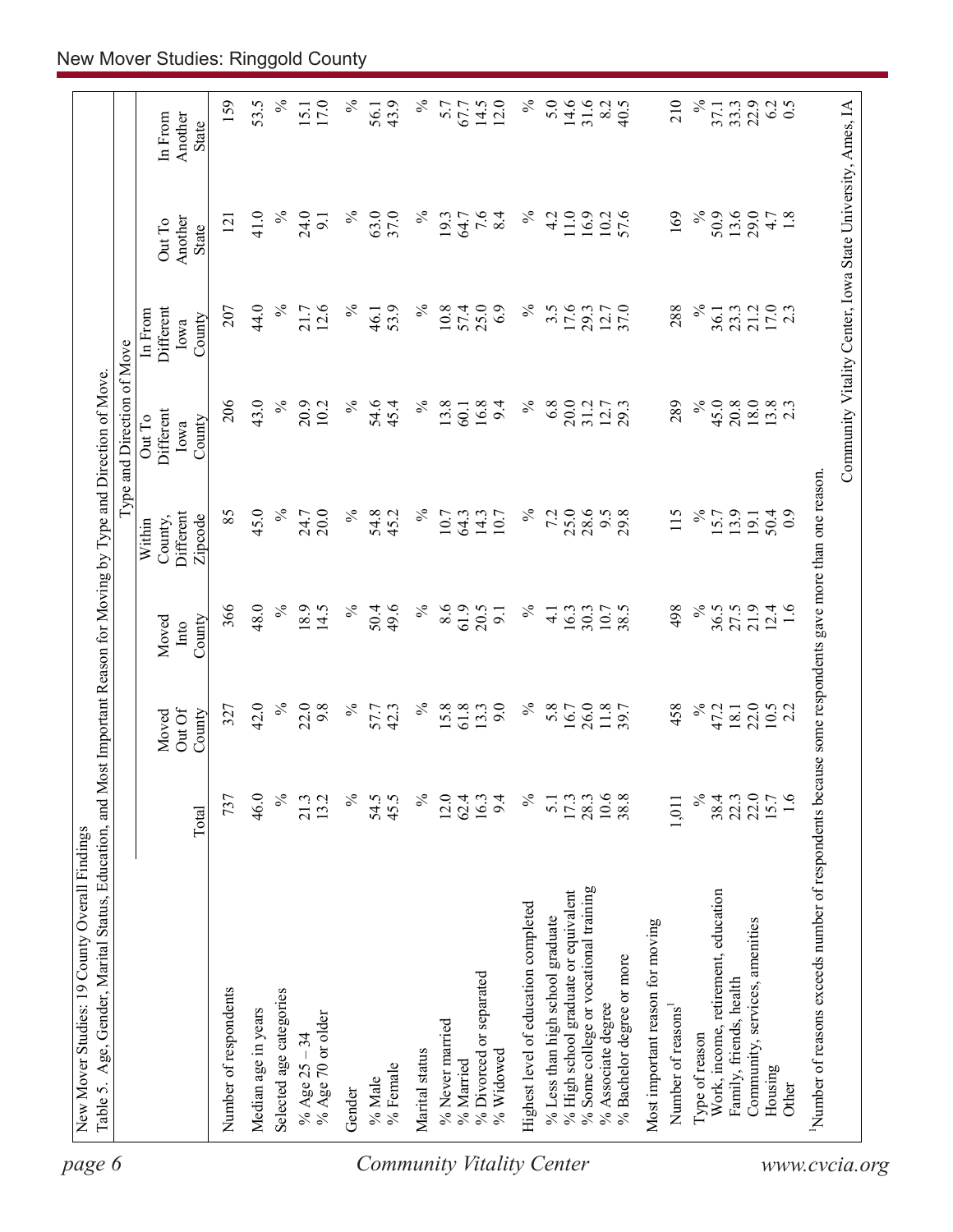| www.cvcia.org                    | Table 6. Factors in Moving Decision by Type and Direction of Move. |                  |                           |                         | Within                          | Type and Direction of Move<br>Out To | In From                     |                                                            |                                    |
|----------------------------------|--------------------------------------------------------------------|------------------|---------------------------|-------------------------|---------------------------------|--------------------------------------|-----------------------------|------------------------------------------------------------|------------------------------------|
|                                  |                                                                    | Total            | Out Of<br>County<br>Moved | County<br>Moved<br>Into | Different<br>Zipcode<br>County, | Different<br>County<br>Iowa          | Different<br>County<br>Iowa | Another<br>Out To<br>State                                 | Another<br>In From<br><b>State</b> |
|                                  | Number of respondents                                              | 737              | 327                       | 366                     | 85                              | 206                                  | 207                         | $\overline{121}$                                           | 159                                |
|                                  | Factors in Moving Decision                                         | $%$ Yes          | $%$ Yes                   | $%$ Yes                 | $%$ Yes                         | $%$ Yes                              | $%$ Yes                     | $%$ Yes                                                    | $%$ Yes                            |
|                                  | Moved, commuted, same employer                                     | 14.2             | 12.6                      | 13.3                    | 28.8                            | 16.7                                 | 18.8                        | 5.5                                                        | $6\dot{4}$                         |
|                                  | Job transfer by employer to location                               | 7.6              | 9.8                       | $\overline{7.1}$        |                                 | 7.8                                  | $\frac{0}{4}$               | 13.4                                                       | $11.0$                             |
|                                  | Laid off from previous job                                         | 4.9              | 7.9                       | 3.4                     | 0.0                             | 8.3                                  | $\overline{3}$ .            | $\overline{7.1}$                                           | 3.9                                |
|                                  | New job with new employer                                          | 26.7             |                           | 24.7                    | 3.8                             | 29.7                                 | 25.6                        | 42.1                                                       | 23.5                               |
|                                  | Moved to look for new job or work                                  | 16.5             | $34.3$<br>19.4            | 15.9                    | 5.0                             | 15.0                                 | 13.6                        | 27.0                                                       | 18.8                               |
|                                  | Retired from previous employment                                   | 14.4             | $\overline{111}$          | 16.9                    | 12.2                            | 10.8                                 | 14.6                        | 11.7                                                       | 19.9                               |
|                                  | To be nearer parents                                               | 23.7             | 21.0                      | 30.5                    |                                 | 19.7                                 | 30.2                        | 23.1                                                       | 30.9                               |
|                                  | To be nearer children                                              | 20.1             | 21.3                      | 22.3                    | 7.5                             | 24.4                                 | 19.7                        | 16.0                                                       | 25.6                               |
|                                  | To live with spouse or partner                                     |                  | 15.5                      | 14.3                    | 16.5                            | 17.6                                 | 19.0                        | 12.0                                                       | 8.0                                |
|                                  | To be nearer siblings, other relatives                             | 15.0<br>30.5     | 26.6                      | 38.4                    | $\Box$                          | 24.7                                 | 34.3                        | 29.7                                                       | 43.6                               |
|                                  | To be nearer friends, acquaintances                                | 29.6             | 29.3                      | 32.6                    | 21.5                            | 30.7                                 | 34.8                        | 27.0                                                       | 29.6                               |
|                                  | Change in marital status                                           | 13.2             | 12.1                      | 13.3                    | 16.0                            | 12.6                                 | 16.0                        | 11.1                                                       | 9.8                                |
|                                  | Place easier find spouse or partner                                | 7.9              | 12.7                      | 4.2                     | 3.7                             | 9.6                                  |                             | 17.9                                                       | 2.6                                |
|                                  | Decline in health                                                  | 10.4             | 7.6                       | 11.5                    | 12.3                            | 8.5                                  | 5.5                         | 6.0                                                        | 17.4                               |
| <b>Community Vitality Center</b> | Take care aging parents                                            | 5.9              | $\overline{51}$           | $\frac{6}{7}$           |                                 |                                      | 5.5                         | 6.0                                                        | 10.4                               |
|                                  | Find less congested place to live                                  | 28.2             | 15.2                      | 39.2                    | 27.2                            | 20.6                                 | 32.3                        | 6.0                                                        | 48.1                               |
|                                  | Find safer place to live                                           | 26.1             | 15.9                      | 35.9                    |                                 | 21.3                                 | 30.0                        | 6.8                                                        | 43.5                               |
|                                  | Live in desirable natural environment                              | 35.8             | 29.9                      | 43.5                    | $18.5$<br>25.9                  | 31.0                                 | 43.8                        | 28.2                                                       | 43.1                               |
|                                  | More outdoor recreation                                            | 29.3             | 28.3                      | $31.7$<br>$15.8$        | 22.2                            | 24.2                                 | 36.1                        | 35.0                                                       | 26.0                               |
|                                  | Find arts, entertainment, cultural                                 | 23.7             | 36.1                      |                         | 6.2                             | 28.1                                 | 16.9                        | 49.6                                                       | 14.3                               |
|                                  | Find simpler pace of life                                          | $36.8$<br>$22.4$ | 25.2                      | 49.6                    | 24.7                            | 30.0                                 | 44.8                        | 16.9                                                       | 55.8                               |
|                                  | Find more exciting lifestyle                                       |                  | 31.3                      | 17.7                    | 8.6                             | 25.0                                 | 21.4                        | 41.9                                                       | 13.0                               |
|                                  | Live someplace new, have fresh start                               | 41.4             | 39.5                      | 43.2                    | 37.0                            | 38.2                                 | 43.8                        | 41.7                                                       | 42.5                               |
|                                  | Lower cost of housing                                              | 31.7             | 20.1                      | 41.5                    | 32.9                            | 26.3                                 | 35.3                        | 9.5                                                        | 49.4                               |
|                                  | Have lower taxes                                                   | 25.5             | 18.6                      | 34.0                    | 15.9                            | 18.5                                 | 30.3                        | 19.0                                                       | 38.8                               |
|                                  | Have better internet, tv, phone                                    | 8.3              | 12.4                      | 6.2                     | 1.2                             | 11.6                                 | $8.\overline{5}$            | 13.8                                                       | $3.\overline{3}$                   |
|                                  | Find better quality local schools                                  | 14.0             | 12.1                      | 17.3                    | 8.6                             | 13.7                                 | 16.6                        | 9.4                                                        | 18.2                               |
|                                  | Opportunities children to achieve                                  | 19.3             |                           | 19.2                    | 14.8                            | 20.8                                 | 19.0                        | 20.5                                                       | 19.5                               |
|                                  | Have more ethnic diversity                                         | 10.3             | 20.7<br>16.9              | $5.9$<br>6.3            |                                 | $9.\overline{6}$<br>3.1              | 7.0                         | 29.3                                                       |                                    |
|                                  | Have less ethnic diversity                                         | $4\overline{4}$  | 2.6                       |                         | $\frac{2}{3}$ .7                |                                      | 4.0                         |                                                            | $4.6$<br>9.2                       |
| page                             | Respondents could respond "Yes" to more than one factor            |                  |                           |                         |                                 |                                      |                             |                                                            |                                    |
|                                  |                                                                    |                  |                           |                         |                                 |                                      |                             |                                                            |                                    |
|                                  |                                                                    |                  |                           |                         |                                 |                                      |                             | Community Vitality Center, Iowa State University, Ames, IA |                                    |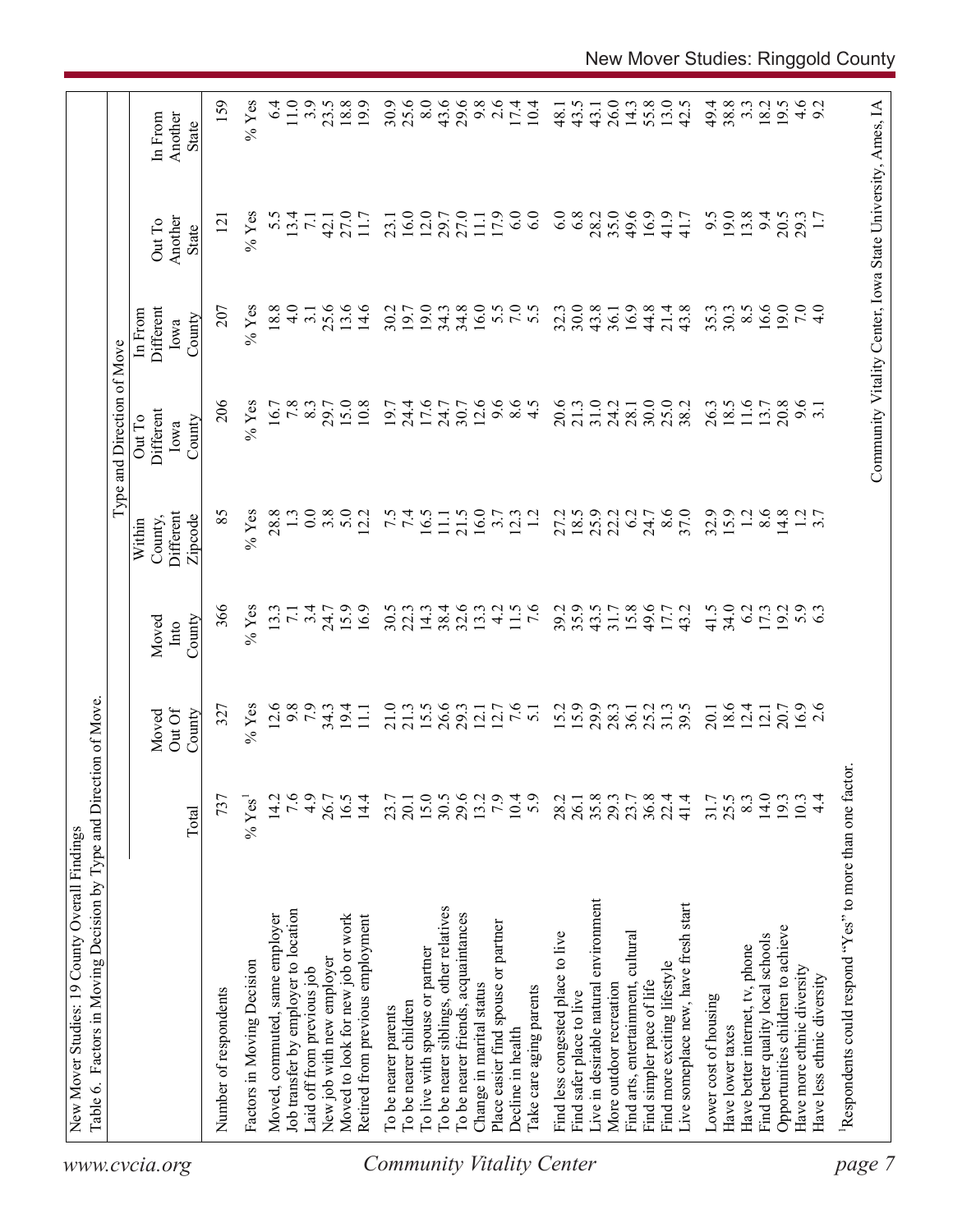| page 8                           | Table 7. Lived in Area Previously, Sources of Information, Ease of Finding Housing, and Household Income by Type and Direction of Move |                      |                          |                         |                                           | Type and Direction of Move                                 |                                        |                            |                             |
|----------------------------------|----------------------------------------------------------------------------------------------------------------------------------------|----------------------|--------------------------|-------------------------|-------------------------------------------|------------------------------------------------------------|----------------------------------------|----------------------------|-----------------------------|
|                                  |                                                                                                                                        | Total                | OutOf<br>County<br>Moved | County<br>Moved<br>Into | Different<br>Zipcode<br>County,<br>Within | Different<br>Out To<br>County<br>Iowa                      | Different<br>In From<br>County<br>Iowa | Another<br>Out To<br>State | In From<br>Another<br>State |
|                                  | Number of respondents                                                                                                                  | 737                  | 327                      | 366                     | 85                                        | 206                                                        | 207                                    | $\overline{2}$             | 159                         |
|                                  | Previously had lived:                                                                                                                  | $%$ Yes              | $%$ Yes                  | $%$ Yes                 | $\%$ Yes                                  | $%$ Yes                                                    | $%$ Yes                                | $\%$ Yes                   | $\%$ Yes                    |
|                                  | In current state                                                                                                                       | 77.2                 | 73.9                     | 77.6                    | 97.5                                      | 95.5                                                       | 96.9                                   | 36.8                       | 53.5                        |
|                                  | In current county                                                                                                                      | 38.6                 | 28.3                     | 34.3                    | 100.0                                     | 33.9                                                       | 36.5                                   | 31.5                       | 33.9                        |
|                                  | In or near current city/town                                                                                                           | 34.2                 | 28.5                     | 32.3                    | 69.9                                      | 34.0                                                       | 35.6                                   | 18.7                       | 27.9                        |
|                                  | Used source of information for move                                                                                                    | $%$ Yes <sup>1</sup> | $%$ Yes                  | $%$ Yes                 | $%$ Yes                                   | $%$ Yes                                                    | $%$ Yes                                | $\%$ Yes                   | $%$ Yes                     |
|                                  | Internet                                                                                                                               | 31.2                 | 35.2                     | 30.3                    | 14.1                                      | 26.7                                                       | 24.6                                   | 49.6                       | 37.7                        |
|                                  | TV, magazines, newspapers                                                                                                              | 22.3                 | 24.8                     | 20.5                    | 20.0                                      | 22.8                                                       | 22.7                                   | 28.1                       | 17.6                        |
|                                  | Current community resident                                                                                                             | 22.0                 | 21.4                     | 23.0                    | 18.8                                      | 19.4                                                       | 20.8                                   | 24.8                       | 25.8                        |
|                                  | Employer or co-workers                                                                                                                 | 23.6                 | 26.3                     | 23.5                    | 16.5                                      | 25.2                                                       | 24.2                                   | 28.1                       | 22.6                        |
|                                  | Friends and acquaintances                                                                                                              | 36.6                 | 39.4                     | 35.0                    | 34.1                                      | 36.4                                                       | 38.6                                   | 44.6                       | 30.2                        |
|                                  | Family                                                                                                                                 | 41.2                 | 37.0                     | 44.0                    | 42.4                                      | 37.4                                                       | 41.5                                   | 36.4                       | 47.2                        |
| <b>Community Vitality Center</b> | Travel or vacation to new location<br>Attended school or college there                                                                 | 14.2<br>6.9          | 15.6<br>7.0              | 15.8<br>63              | $2\overline{4}$<br>$\overline{7.1}$       | 10.2<br>$7\cdot$                                           | 12.6<br>3.9                            | 24.8<br>$\frac{6}{6}$      | 9.4<br>20.1                 |
|                                  | Ease of finding housing at new location                                                                                                | $\%$                 | $\%$                     | $\%$                    | $\%$                                      | $\%$                                                       | $\%$                                   | న                          | $\%$                        |
|                                  | Very difficult (1)                                                                                                                     | 8.8                  | 5.9                      | 2.2                     | 9.4                                       | 7.8                                                        | 9.3                                    | 2.5                        | 16.0                        |
|                                  | Somewhat difficult (2)                                                                                                                 | 20.6                 | 24.2                     | 18.1                    | 18.8                                      | 23.0                                                       | 18.6                                   | 26.3                       | 17.3                        |
|                                  | $\widehat{\mathbb{C}}$<br>Neither difficult or easy                                                                                    | 16.5                 | 15.2                     | 15.3                    | 21.2                                      | 14.7                                                       | 17.2                                   | 16.1                       | 12.8                        |
|                                  | Somewhat easy (4)<br>Very easy $(5)$                                                                                                   | 31.6<br>22.4         | 32.0<br>22.7             | 31.4<br>23.1            | 20.0<br>30.6                              | 30.9<br>23.5                                               | 31.4<br>23.5                           | 33.9<br>21.2               | 31.4<br>22.4                |
|                                  | 5<br>$\mathsf I$<br>Average rating finding housing (1                                                                                  | 3.47                 | 3.51                     | 3.43                    | 3.44                                      | 3.47                                                       | 3.49                                   | 3.58                       | 3.36                        |
|                                  | Household income for 2004                                                                                                              | $\%$                 | $\%$                     | $\%$                    | $\%$                                      | $\%$                                                       | $\%$                                   | $\%$                       | $\%$                        |
|                                  | Less than $$20,000$ $(1)$                                                                                                              | 17.3                 | 16.0                     | 18.8                    | 19.0                                      | 18.0                                                       | 18.4                                   | 12.6                       | 19.4                        |
|                                  | $$20,000 - $34,999 (2)$                                                                                                                | 23.0                 | 21.6                     | 23.3                    | 26.6                                      | 25.0                                                       | 24.3                                   | 16.0                       | 21.9                        |
|                                  | $$35,000 - $49,999(3)$                                                                                                                 |                      | 18.2                     | 17.7                    | 22.8                                      | 18.0                                                       | 20.4                                   | 18.5                       | 14.2                        |
|                                  | $$50,000 - $69,999(4)$                                                                                                                 | 18.5                 | 18.2                     | 19.1                    | 15.2                                      | 18.0                                                       | 21.4                                   | 18.5                       | 16.1                        |
|                                  | $$70,000 - $99,999(5)$                                                                                                                 | 12.4                 | 13.8                     | 11.9                    | 8.9                                       | 12.5                                                       | 12.6                                   | 16.0                       | 11.0                        |
|                                  | $\widehat{\circ}$<br>$$100,000 - $149,999$                                                                                             | 7.7                  | $8.\overline{5}$         | 7.2                     | $3.\overline{8}$                          | 6.5                                                        | $\frac{1}{5}$                          | 11.8                       | 14.8                        |
|                                  | \$150,000 or more (7)                                                                                                                  | 2.9                  | $3.\overline{8}$         | $\ddot{1}$ .            | $3.\overline{8}$                          | 2.0                                                        |                                        | 6.7                        | 2.6                         |
|                                  | Average income category $(1 - 7)$                                                                                                      | 3.20                 | 3.33                     | 3.11                    | 2.95                                      | 3.10                                                       | 2.96                                   | 3.71                       | 3.32                        |
| www.cvcia.org                    | Respondents could respond "Yes" to more than one factor.                                                                               |                      |                          |                         |                                           |                                                            |                                        |                            |                             |
|                                  |                                                                                                                                        |                      |                          |                         |                                           | Community Vitality Center, Iowa State University, Ames, IA |                                        |                            |                             |
|                                  |                                                                                                                                        |                      |                          |                         |                                           |                                                            |                                        |                            |                             |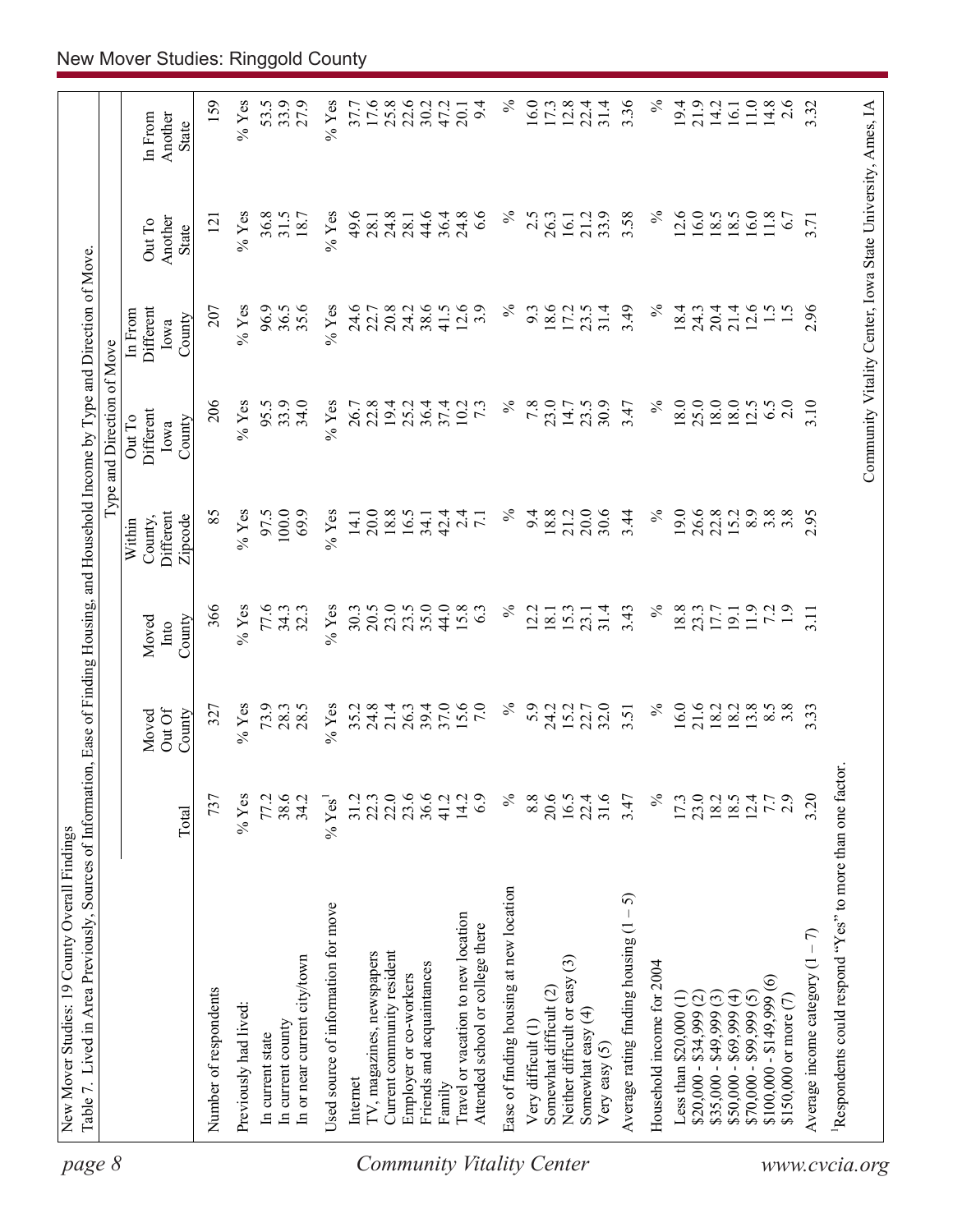|                                                                 |                  |                           |                         |                                           | Type and Direction of Move            |                                                            |                                   |                                    |
|-----------------------------------------------------------------|------------------|---------------------------|-------------------------|-------------------------------------------|---------------------------------------|------------------------------------------------------------|-----------------------------------|------------------------------------|
|                                                                 | Total            | Out Of<br>County<br>Moved | County<br>Moved<br>Into | Different<br>County,<br>Zipcode<br>Within | Different<br>Out To<br>County<br>Iowa | Different<br>In From<br>County<br>Iowa                     | Another<br>Out To<br><b>State</b> | Another<br>In From<br><b>State</b> |
| Number of respondents                                           | 737              | 327                       | 366                     | 85                                        | 206                                   | 207                                                        | $\overline{2}$                    | 159                                |
| Current location income compared with                           |                  |                           |                         |                                           |                                       |                                                            |                                   |                                    |
| previous location income                                        | ℅                | ℅                         | $\%$                    | $\%$                                      |                                       | $\%$                                                       |                                   | $\%$                               |
| Significantly lower income (1)                                  | 11.0             | 6.9                       | 16.1                    | 3.8                                       | 7.0                                   | 11.8                                                       | 6.8                               | 21.8                               |
| Somewhat lower income (2)                                       | 12.1             | 10.7<br>38.2              | 13.3                    | 7.5                                       | 11.9                                  | 9.8                                                        | 8.5                               | 17.9                               |
| About same income (3)                                           | 41.9             |                           | 41.7                    | 63.8                                      | 46.8                                  | 46.6                                                       | 23.7                              | 35.3                               |
| Significantly higher income $(5)$<br>Somewhat higher income (4) | 11.8<br>23.1     | 15.0<br>29.2              | 19.2<br>6.7             | 7.5<br>17.5                               | 26.9<br>7.5                           | 11.8<br>20.1                                               | 28.0<br>33.1                      | 17.9<br>$\overline{71}$            |
| 5<br>Average comparison income $(1 -$                           | 3.13             | 3.35                      | 2.93                    | 3.18                                      | 3.16                                  | 3.10                                                       | 3.67                              | 2.71                               |
|                                                                 |                  | $\%$                      | $\%$                    | $\%$                                      | $\%$                                  | $\%$                                                       | $\%$                              | $\%$                               |
| Satisfaction with previous location                             | ℅                |                           |                         |                                           |                                       |                                                            |                                   |                                    |
| Very dissatisfied (1                                            | 11.2             | 11.4                      | 11.5                    | 9.4                                       | 12.7                                  | 12.1                                                       | 9.2                               | 10.7                               |
| Somewhat dissatisfied (2)                                       | 14.7             | 14.8                      | 15.9                    | 11.8                                      | 16.1                                  | 16.0                                                       | 12.5                              | 15.7                               |
| Neither dissatisfied or satisfied (3)                           | 12.7             | 16.9                      | 9.0                     | 15.3                                      | 17.6                                  | 11.7                                                       | 15.8                              | 5.7                                |
| Somewhat satisfied (4)                                          | 29.5             | 26.5                      | 29.0                    | 29.4                                      | 27.3                                  | 26.2                                                       | 25.0                              | 32.7                               |
| Very satisfied (5)                                              |                  | 30.5                      | 34.5                    | 34.1                                      | 26.3                                  | 34.0                                                       | 37.5                              | 35.2                               |
| Average satisfaction previous $(1 - 5)$                         | 3.57             | 3.50                      | 3.59                    | 3.67                                      | 3.38                                  | 3.54                                                       | 3.69                              | 3.66                               |
| Satisfaction with current location                              | $\%$             | $\%$                      | $\%$                    | $\%$                                      | $\%$                                  | $\%$                                                       | $\%$                              | $\%$                               |
| Very dissatisfied (1                                            | 9.6              |                           | 7.8                     | 4.7                                       | 9.3                                   | 6.9                                                        | 7.7                               | 9.0                                |
| Somewhat dissatisfied (2)                                       | 8.1              | 8.7<br>7.8                | 9.5                     | 5.9                                       | 9.8                                   | 7.4                                                        | $4.\overline{3}$                  | 12.2                               |
| Neither dissatisfied or satisfied (3)                           | 6.6              | 5.9                       | 8.4                     | $3.5$<br>$28.2$                           | 73                                    |                                                            | 3.4                               | 10.3                               |
| Somewhat satisfied (4)                                          | 29.4             | 27.6                      | 29.5                    |                                           | 24.9                                  | 27.1                                                       | 32.5                              | 32.7                               |
| Very satisfied (5)                                              | 48.3             | 50.0                      | 44.8                    | 57.6                                      | 48.8                                  | 51.7                                                       | 52.1                              | 35.9                               |
| Average satisfaction current $(1 - 5)$                          | 4.03             | 4.03                      | 3.94                    | 4.28                                      | 3.94                                  | 4.09                                                       | 4.17                              | 3.74                               |
| Would do move over again                                        | $\%$             | $\%$                      | $\%$                    | $\%$                                      | $\%$                                  | $\%$                                                       | $\%$                              | $\%$                               |
| Definitely not (1)                                              | 3.2              | $\overline{3}$ .          | 3.6                     | $\overline{5}$                            | 2.0                                   | 2.9                                                        | $\overline{5.1}$                  | $\frac{4}{1}$                      |
| Probably not (2)                                                | $\overline{5.1}$ | $4.\overline{3}$          | 4.7                     | 9.4                                       | 4.9                                   | 4.9                                                        | 3.4                               | $\frac{4}{1}$                      |
| Undecided (3)                                                   | 9.7              | 8.7                       | 10.4                    | $\overline{71}$                           | 8.3                                   | 6.8                                                        | 9.3                               | 15.2                               |
| Probably yes (4)                                                | 33.2             | 35.1                      | 33.0                    | 29.4<br>52.9                              | 38.2                                  | 35.4                                                       | 29.7                              | 29.7                               |
| Definitely yes (5)                                              | 48.9             | 48.8                      | 48.4                    |                                           | 46.6                                  | 50.0                                                       | 52.5                              | 46.2                               |
| رې<br>-<br>Average rating do move over (1                       | 4.20             | 4.22                      | 4.18                    | 4.24                                      | 4.23                                  | 4.25                                                       | 4.21                              | 4.09                               |
|                                                                 |                  |                           |                         |                                           |                                       | Community Vitality Center, Iowa State University, Ames, IA |                                   |                                    |